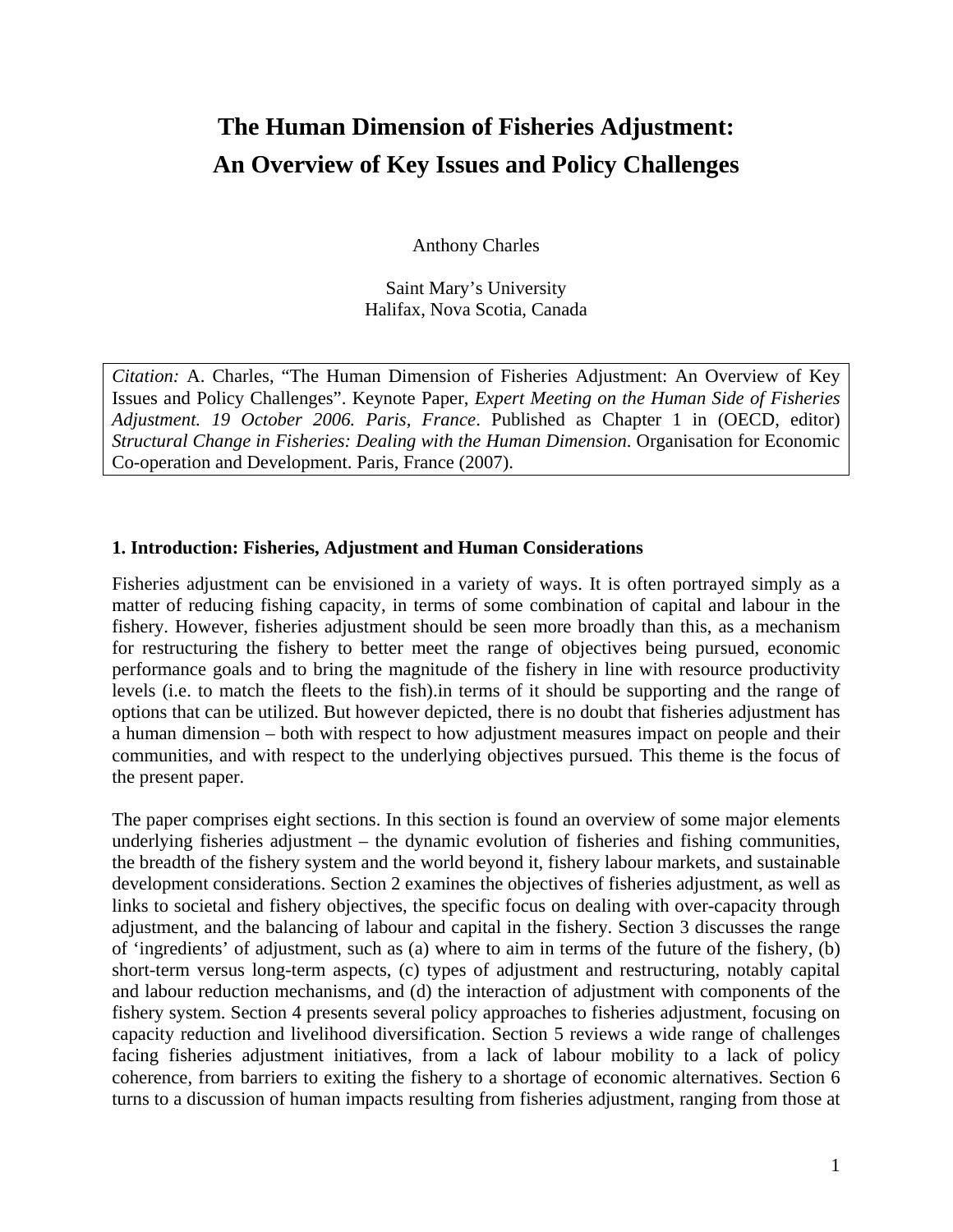the individual or community level, to those of a wider scope, to those arising as a result of policy measures. Section 7 discusses some potential social and community-oriented mechanisms for fisheries adjustment. Finally, Section 8 presents a number of conclusions to the paper.

# **1.1 The Changing Nature of Fisheries and Fishing Communities**

By its nature, fisheries adjustment involves changes over time. But such changes do not take place in a vacuum – they interact with a range of dynamic processes already occurring in those fishery systems, and in coastal economies, to produce varying impacts on the components of the fishery system. It is important, therefore, to understand not only the nature of deliberate adjustment processes, but also the underlying dynamic changes with which adjustment activities interact. For example, Hamilton and Duncan (2000: p.95) note that fisheries dependent regions of the northern Atlantic:

"…have experienced rapid social changes in recent decades, driven partly by globalisation and other large socio-economic forces and partly also by shifts in ocean ecology. Among the most notable social changes has been a widespread substitution of technology for labour, so that fisheries related work tends to support fewer people. …the population of many small fishing communities has declined and grown older. Many fishing communities have also become less fisheries dependent and developed more diverse economies, commonly based on expansion of tourism, service and public-sector jobs. Families connected to fishing communities have diversified too, in their fishing and non-fishing activities."

Indeed, these authors (Hamilton and Duncan 2000: p.104) note that in addition to specific fishery-related causes, "The demographic changes also represent a more general modernisation that includes declining fertility, closer ties with global markets and trends, and increased educational attainment among fishing community residents." As part of this trend, they suggest (p.105) that "Elements of small community fisheries have become less traditional, more professional and, at the same time, more technologically capable of rapidly affecting resources. Small communities now contain both an older, more traditional inshore group and the newer, more professional fishermen…" These two groups are "competing both with each other and with the larger corporate fleets". Thus there can be a complex mix of driving forces and of outcomes relating to the dynamic change affecting fisheries.

Whether due to 'natural' processes or fisheries adjustment measures, a reduced fishing fleet can have major implications on fishing communities. Indeed, Hersoug (2006) suggests that such reductions could even mean that "former fishing villages over time may become redundant". He notes that "Some manage to take up new occupations, such as aquaculture or tourism. Other coastal communities experience a long drawn-out death rattle, gradually losing the public and private service institutions (the school and the local shop), ending up as a retiree dwelling place or a community of vacationers, taking over existing houses or constructing new cabins." Clearly, it is crucial to keep track of what form of dynamic change is taking place, and how this is influenced by policy-driven fisheries adjustment.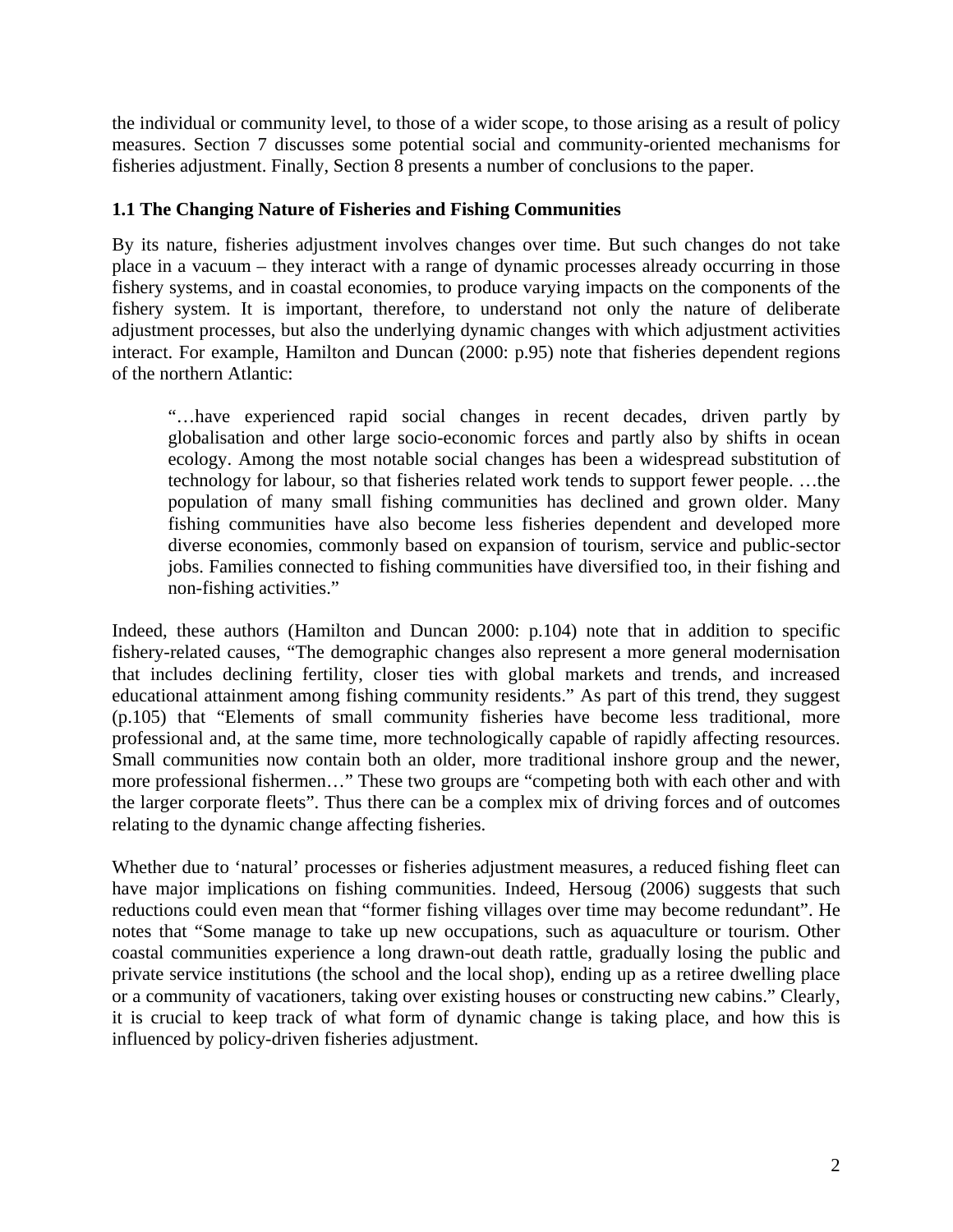## **1.2 The Fishery and Beyond the Fishery**

There is a strong tendency in fishery management, as well as in fishery analysis, to focus on the 'core' aspects of fish and fleets, to the virtual exclusion of other components of the fishery system – such as aquatic ecosystems, fishing households, fishing communities, processing and marketing, ancillary services, and the overall socioeconomic environment of the fishery. Symes (2000, p.214) comments: "For far too long the fishing industry has been viewed as a separate, almost unique entity and studied more for its intrinsic interest rather than as part of the wider economic system in which it is situated."

At a policy level, there is a need for greater attention, both conceptually and in practice, to how the fishery links into broader societal concerns, relating to such matters as regional development, employment and labour markets. Certainly, such considerations are noted in various studies, and the role of the fishery in supporting regional economies and in providing employment is well known, but within governmental structures, the implications of this strong inter-relationship often fail to be integrated into the decision making processes within fisheries ministries or elsewhere in government.

Smith (1983, p.2) advocates an integrated approach that "permits the search for solutions to the problems of low standards of living in fishing communities to expand beyond those areas which are fishery-specific", highlighting that "The need for a holistic approach to fishing community development is obvious. What is implied is the necessity for viewing the fish production sector on the one hand as vertically integrated with factor input markets and with product markets and on the other hand as horizontally integrated with other non-fishery sectors…" This approach is echoed by Ben-Yami and Anderson (1985: p.9): "most problems affecting fishing communities are unlikely to be seriously tackled unless equal attention is also given to non-fishery needs in the community". They suggest that "Non-fishery options include development which will diversify the social services and communal activities in the community, thereby improving the quality of life and creating employment and income".

## **1.3 Fishery Labour Markets**

A key realm of interaction between individual participants in the fishery and the overall socioeconomic environment is through labour markets, in which people choose their form of employment from among the options available to them. In assessing the labour markets relevant to fisheries, it is important to understand both (a) internal aspects of the markets, such as the system of remuneration used by vessel owners to pay crew members (e.g., wages or a share system), and (b) external labour-oriented interactions between the fishery and other economic sectors in the local, regional, national and/or international economy. Heen (1988) has highlighted the importance of examining both income and non-income variables as determinants of labour market behaviour, and fisher decision making.

Various authors have emphasised the importance of examining 'labour dynamics' in the fishery, i.e. how fishers and others decide on their choice of livelihood, and how the supply and demand of labour evolve over time. For example, Terkla *et al.* (1985) argue that "understanding labour adjustment processes is likely to be crucial for implementing efficient and equitable management policy" throughout the fishing industry. Labour dynamics describe how fishers, fishery workers,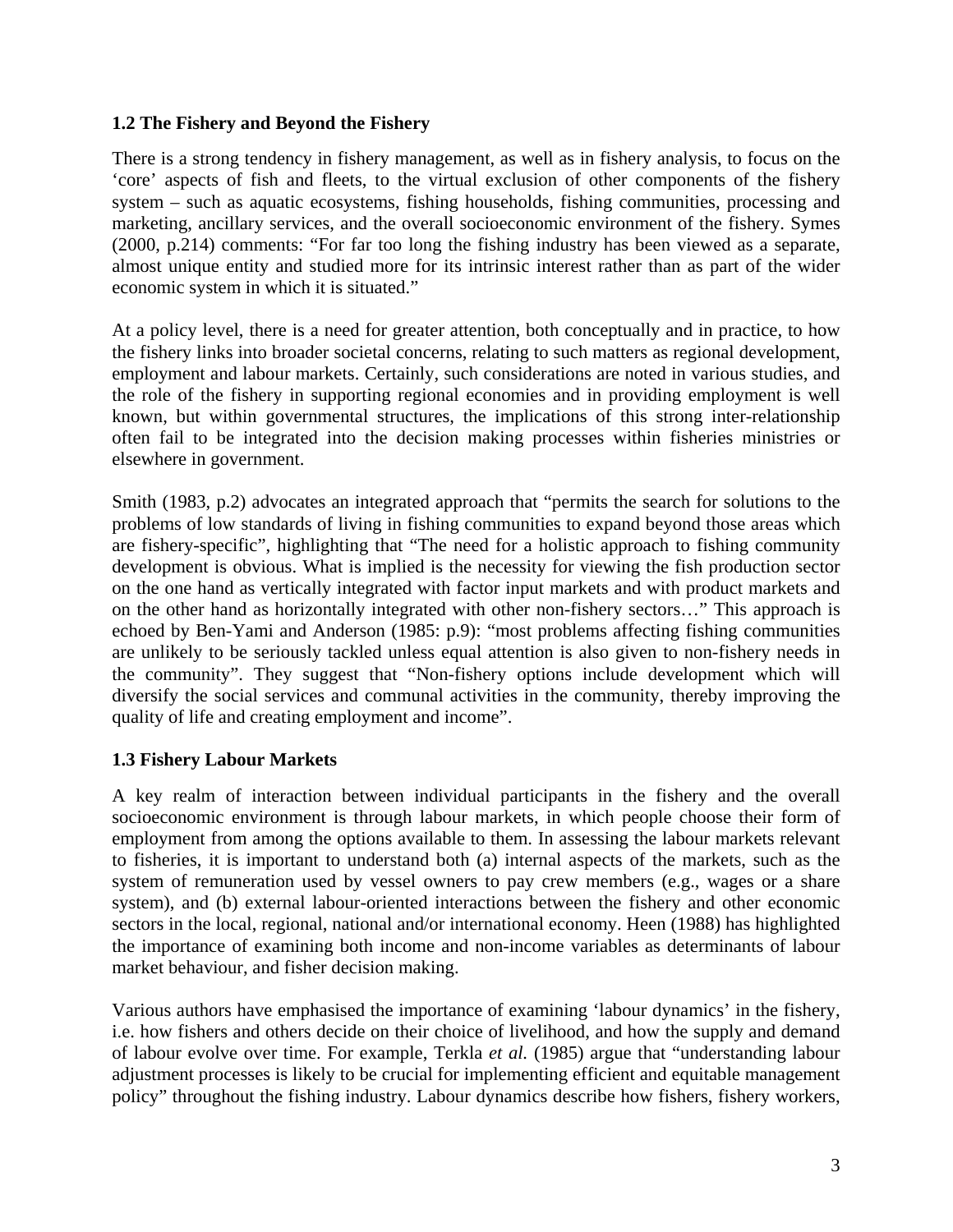and others in the labour force, inside or outside the fishery, shift over time (1) between occupations (reflecting *occupational mobility*), and (2) between locations (involving *geographical mobility*), in response to a wide range of factors from wage levels to social and cultural considerations. Smith (1981) noted the important relationship between labour mobility and the economic state of fisheries, and Munro (1990) has emphasized that fishery management must anticipate the impacts of changes in the employment options available to fishers by looking *beyond* the fishery, at the nature and dynamics of the larger economic system. Given all these considerations with respect to labour dynamics, Hersoug (1985, 2006) highlights a key point to be kept in mind in fisheries adjustment programs, namely that "…the migration of the fishers may therefore be as complicated as that of the fish."

It is crucial as well to note that what goes on outside the fishery *per se*, but within the broader socioeconomic environment, can operate in complex ways through the labour market to influence the fishery system. For example, consider how wage rates or crew shares on fishing vessels depend on the balance of the labour supply and demand process. In a region of high unemployment, with relatively low bargaining power among workers, average wage rates throughout the economy may be relatively low. This in turn may lead to a situation in the fishery where resource rents go primarily to boat owners (rather than labour) as above-normal profits. These profits may in turn lead to greater investment in vessels, resulting in excess catching power and possibly excessive fishing effort, thus threatening the sustainability of the resource base – largely as a result of regional labour markets, beyond the fishery as such.

#### **1.4 Sustainable Development Considerations**

In recent years, a 'sustainable development' framework has emerged within which to address fisheries management – and indeed the management of other natural resources. Such a framework is based on a balanced treatment of all aspects of sustainable development – e.g., ecological, social, economic, community and institutional components (Charles 2001).

Notably, a sustainable development framework has been used by OECD (2006) in its publication entitled "Financial Support to Fisheries: Implications for Sustainable Development". This compilation provides a multi-faceted examination of financial transfers (i.e. subsidies) in the fisheries of the world. Within that document, particular chapters of note in relation to the present paper include "A sustainable development framework for assessing the effects of government financial transfers" (chapter 2), "Social impacts of government financial support of fisheries" (chapter 7 – referenced herein as Charles (2006) and also appearing in an earlier form as Charles (2004a)) and "Social capital and fisheries subsidy reform" (chapter 8).

The key message from sustainable development thinking of relevance to assessing the impacts of fisheries adjustment lies in the multi-dimensional nature of the sustainable development concept. This tells us that any policy action, such as fisheries adjustment, should not be undertaken without first ensuring that the outcomes anticipated for each sustainability component – i.e. ecological, social, economic, community and institutional aspects – are acceptable, i.e. positive or at least not overly detrimental. Since, as shall be discussed, fisheries adjustment measures are often motivated largely by economic arguments, connected in some manner to ecological ones, it is important to ensure that social and community components of sustainable development are not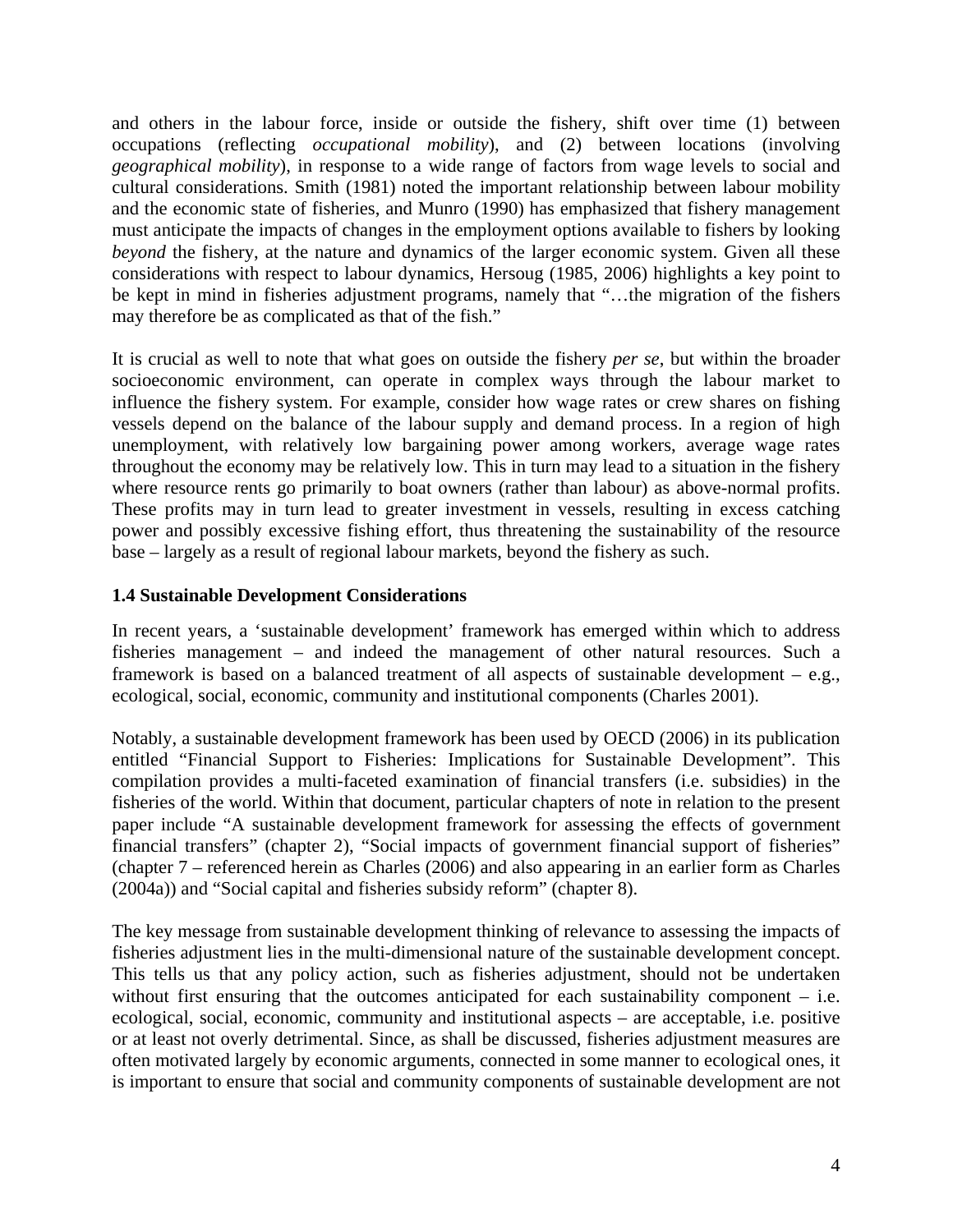neglected. This holds both for assessing the adjustment measures, if they are under consideration, or for ameliorating their impact, if the measures are being implemented.

# **2. Fisheries Objectives and Fisheries Adjustment**

## **2.1 Fishery and Societal Objectives**

The effectiveness of fisheries management can be measured by the extent to which it achieves societal objectives through the use of appropriate policy and regulatory instruments. The societal objectives for a fishery are those that are *strategic* in nature – e.g., what do we want the fishery system to provide for society? This contrasts with lower-level objectives that are more at an *operational* level (Charles 2001). A major challenge lies in the fact that fisheries are very much multi-objective in nature, serving a variety of social, cultural, political, economic and ecological goals (even if these are *de facto* rather than explicitly declared). In any given situation, the particular set of objectives to be pursued, and the priorities amongst them, will depend on societal policy decisions. In turn, the choice of fishery objectives helps determine a *desired fishery configuration* (fleet composition, preferred gears, etc.), the desired level at which fishing should take place (e.g., optimal harvest rate or TAC), and the desirable regulatory framework, including the choice of fishery institutions and management approaches.

In broad terms, strategic objectives are often seen as falling into three principal categories (e.g., Food and Agriculture Organisation 1983): (a) Biological and conservation-related; (b) Social and equity-related; and (c) Economic. (In practice, objectives in the first of these groups, biological and conservation-oriented, may well be treated not as an objective, but as a requirement to be met, and thus a *constraint* on the pursuit of other goals.) Among fishery-specific social and economic objectives, some that are frequently referenced include:

- production of fish for food, livelihood (income) or profit
- economic efficiency, economic viability and rent generation
- employment
- export promotion and generation of foreign exchange.

Other social and economic objectives may be pursued as well, including those at the 'macro' policy level, applying more broadly than just to the fishery, such as:

- industry diversification
- social cohesion
- socio-political stability
- decreasing rural-urban drift
- maintaining a regional balance of development.

Fisheries adjustment is structural change that is undertaken to enable the fishery sector to better achieve the agreed-upon set of societal objectives. Indeed, before embarking on adjustment measures, it is important to ensure that they are indeed necessary to meet societal objectives, since most forms of adjustment in fisheries (or elsewhere in society, for that matter) involve a certain degree of dislocation, social stress and potential distributional impacts. However, it can be difficult to achieve this assurance of the necessity of adjustment, given the reality that (1)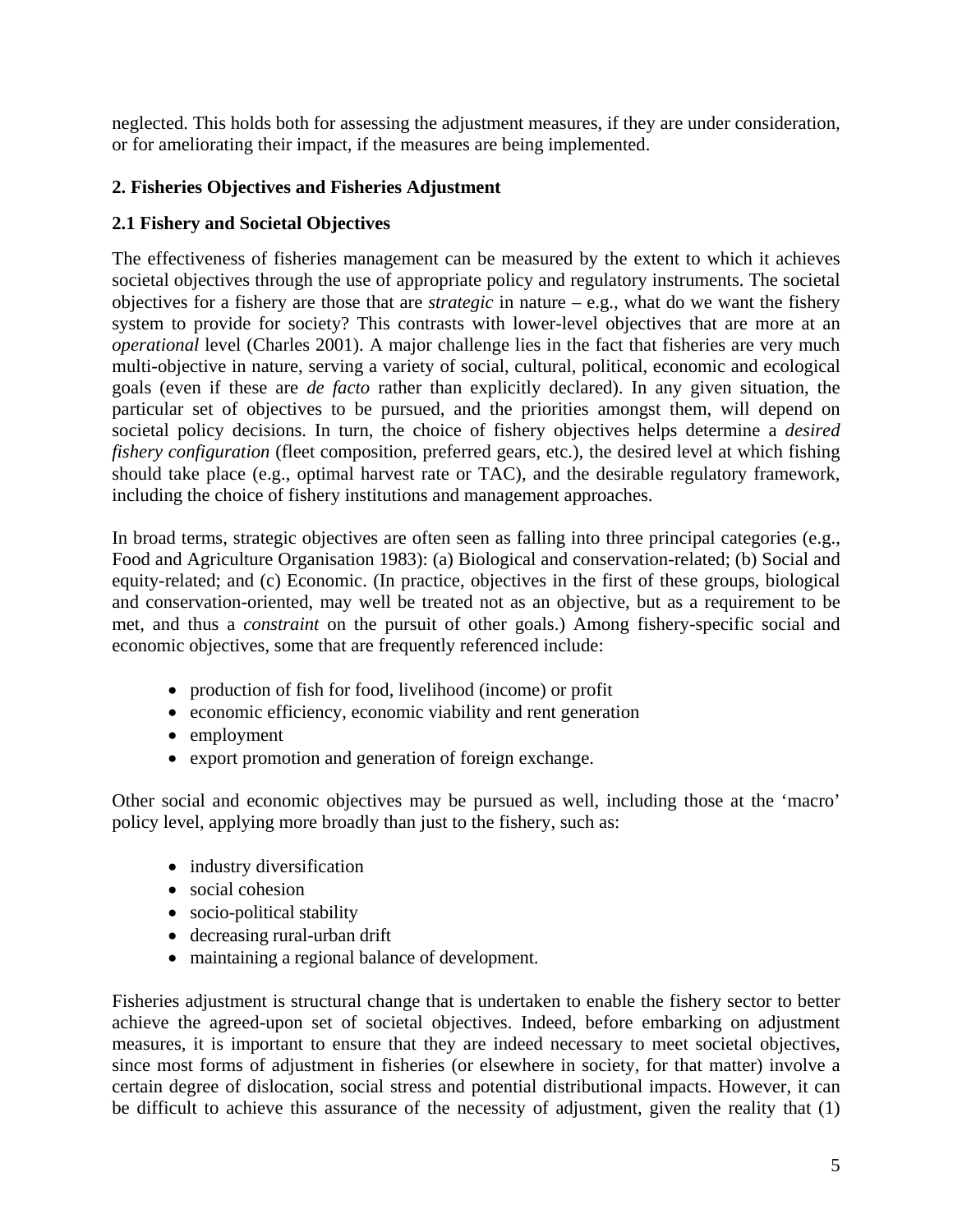such goals are often not fully delineated, and (2) as noted above, typically there is a multiplicity of objectives, and a lack of analysis undertaken to ascertain the impact of restructuring on each of these objectives. For example, it may be that adjustment is envisioned to improve fishery performance in meeting certain economic ends, but an understanding of the impacts that could result on the full range of fishery objectives may be lacking.

The necessity of a broad perspective that encompasses the full range of objectives is inherent in the concept of 'objectives-based' decision making in policy and management (not only in fisheries but across many sectors). Objectives-based approaches focus on linking the actions taken to the objectives being pursued, typically within a hierarchy of objectives (see Figure 1). While this is in a sense simply a logical decision-making arrangement, and reflects a standard approach utilized in planning and operations management, its new-found popularity is useful in reminding us of the importance of having policy and management decisions responsive to societal objectives.

This point is especially crucial for fisheries adjustment measures, which imply deliberate actions being taken to change certain key attributes of the fishery – such as its fleet size or capacity, its labour force, or its composition in terms of fleet sectors, gear types, etc. Any such actions are likely to have consequences of a social and economic, as well as potentially an environmental, nature. Thus, whether an action with dislocation and cost implications, such as fleet capacity reduction, is desirable or not is a matter of assessing the full range of consequences of that action, relative to societal objectives for the fishery. Such actions may be unhelpful (and indeed counter-productive, if net benefits are negative) unless they serve to move forward the aggregate set of societal objectives not only for the fishery sector but also for the broader social and economic systems. This idea is at the heart of the 'objectives-based' approach.



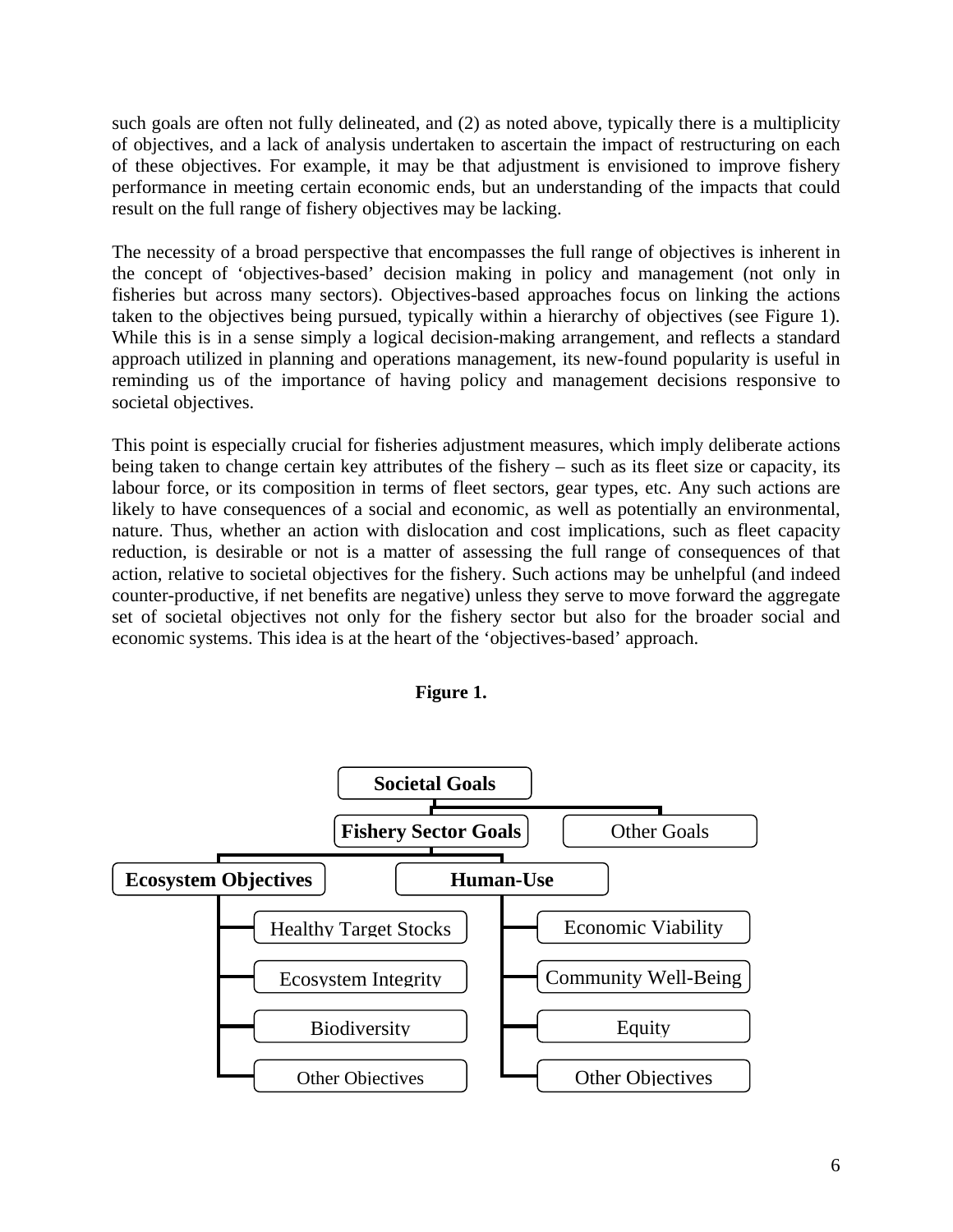In an objectives-based policy framework, it is important to avoid situations in which a lowerlevel objective is pursued single-mindedly to the extent that policy makers lose sight of the original societal objectives from which that low-level goal was derived. It is important as well to be clear in differentiating between the means and the ends, i.e., between objectives and methods/tools. There is a risk of mis-representing an action (such as fishing capacity reduction) as being an objective of fishery policy, whereas in reality it is more accurately expressed as one of a set of tools for potential use in meeting real objectives (such as those discussed earlier in this section and depicted in the above figure).

Two realities must be noted in relation to the pursuit of multiple objectives in the fishery. First, with multiple objectives, there will always be some degree of trade-off among them. As Hersoug (2006) notes "…there are obvious contradictions between the goals, and goal attainment can only be measured as some form of compromise. Greater attention to profitability will for example lead to less employment and most probably to legitimacy problems."

Second, in pursuing a multiple set of objectives through fisheries adjustment, there is a need for *efficiency* in policy implementation. To this end, a broad view of efficiency is required, i.e., seeking to obtain the greatest benefits (in terms of meeting objectives, within a long-term perspective) at the least cost. Such a perspective can be used to determine the preferred fishery configuration – i.e., what the fishery should look like in terms of a desired 'mix' among multiple user groups (such as commercial, recreational, and subsistence fishers), scales of operation (notably small-scale versus large-scale, or artisanal versus industrial), and gear types. Also, within any single user group or gear type in the fishery, there is a need to decide on the balance among a variety of inputs that combine to produce fishing effort (labour, capital, technology, management and enforcement activity, etc.). These decisions all depend on the blend of societal objectives pursued, and the capability of the various fishery players to meet those objectives.

## **2.2 Links to Fisheries Adjustment**

Fisheries adjustment, as noted earlier, involves structural approaches to help achieve the various objectives specified in the fishery. This may involve reducing fishing fleets (e.g., through fleet buy-back and decommissioning schemes) – certainly a common preoccupation today, in keeping with the reality of the world's fisheries as having little room for increasing global catches – but it could involve an *upward* adjustment in fishery capacity under certain circumstances. Whatever the overall direction of adjustment, the achievement of societal goals may also involve adjustment in terms of re-allocation of fishery access and/or shifts in fleet composition. This may be done so that those fleet sectors (e.g., large-scale or small-scale, labour-intensive or capitalintensive) or fishery types (e.g., commercial, recreational, subsistence, etc.) most able to meet societal objectives are given preference in terms of fishery access. A framework for envisioning the range of fisheries adjustment options is shown in Figure 2.

The idea of fisheries adjustment can be related to that of 'fishery development'. While the latter could be seen as having an expansionary connotation, in fact a key aspect of fishery development is to increase the overall level of benefits from the fishery without necessarily increasing the catch (or indeed, in some situations, to *maintain* the level of benefits even while *decreasing* the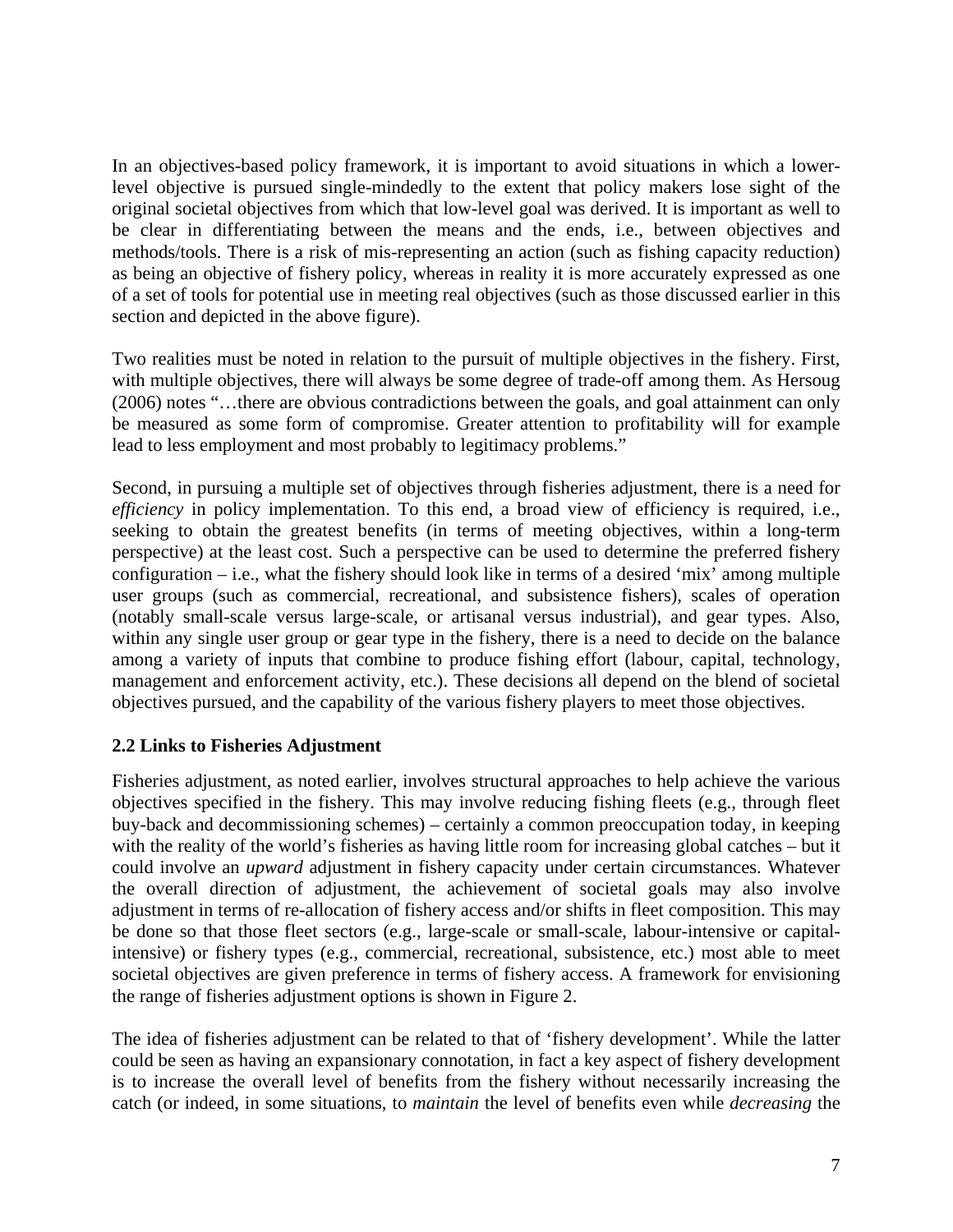catch). This can be through a range of measures to (1) improve the flow of sustainable benefits from the fishery, including market development, quality control, and improvements to distribution processes, and (2) improve the physical infrastructure, technological capabilities, institutions and/or human productivity in the fishery system. Many of these interact with structural decisions in the fishery, and thus with possibilities for fisheries adjustment.

Finally, it should be noted that in fishery-dependent regions, where few alternative employment possibilities are available, maintenance of sustainable livelihoods, in the form of stable employment at reasonable incomes, is often a priority among society's fishery-oriented objectives. This may be seen as both a matter of employment and of maintaining the 'engine' of the coastal economy, given the flow of benefits from the fishery into coastal communities.

# **2.3 Over-Capacity**

Adjustment measures are often advocated as a means to manage fishing capacity – the *catching power* of the fishery, which can be assessed in terms of potential harvests or potential fishing effort (the latter reflected in some mix of factor inputs, including fishers, vessels and gear). The focus is often expressed as being on over-capacity, which arises when there is a mis-match between the capacity *needed* to take the available harvest, and the *actual* capacity – i.e. when there is greater catching power than is needed to catch the available fish. This comes about as the result of a dynamic process, involving entry of fishers, expansion of fishing effort, investment in vessel construction, depreciation, and so on.

Why is over-capacity of concern? It has been claimed (Pascoe and Greboval 2005) that overcapacity will "lead to lower production levels than might be achieved, and also a reduction, if not total dissipation, of the economic benefits that may be generated from a fishery". Indeed, the development of over-capacity can involve a waste of physical capital, with more used in the fishing fleet than necessary to catch the available fish. Furthermore, if there is a positive opportunity cost of labour  $-$  i.e. if other productive activities are available for fishers elsewhere in the economy, and the fishers are mobile enough to accept those opportunities – then maintaining a greater number of fishers than needed to catch the fish can be seen as wasteful economically.

These concerns must be modified, however, in cases where the capital invested, while excessive, is 'sunk' in the sense of being already in place within the fleets of the fishery. In such cases, the economic 'damage' of over-investment is already done. Whether it is worthwhile to worry about, and pay for, removal of that excess capacity, as opposed to focusing on controlling the fishing effort exerted by existing vessels, is not at all clear-cut. Similarly, if fishers are in place in the fishery, and have low or zero opportunity costs, then the value of diverting limited funds and attention away from effective fishery management and into labour adjustment, in order to remove those fishers from the fishery, is also not clear-cut. In such instances, it is possible that the benefits of removing excess capacity could be outweighed by the costs of doing so.

As Pascoe and Greboval (2005) note, various authors have "identified overcapacity as the single key problem afflicting marine capture fisheries resources". Indeed, a tendency to blame overcapacity for fishery problems is so pervasive as to become 'accepted wisdom' that is rarely critically evaluated. In reality, problems with overcapacity described in the literature are often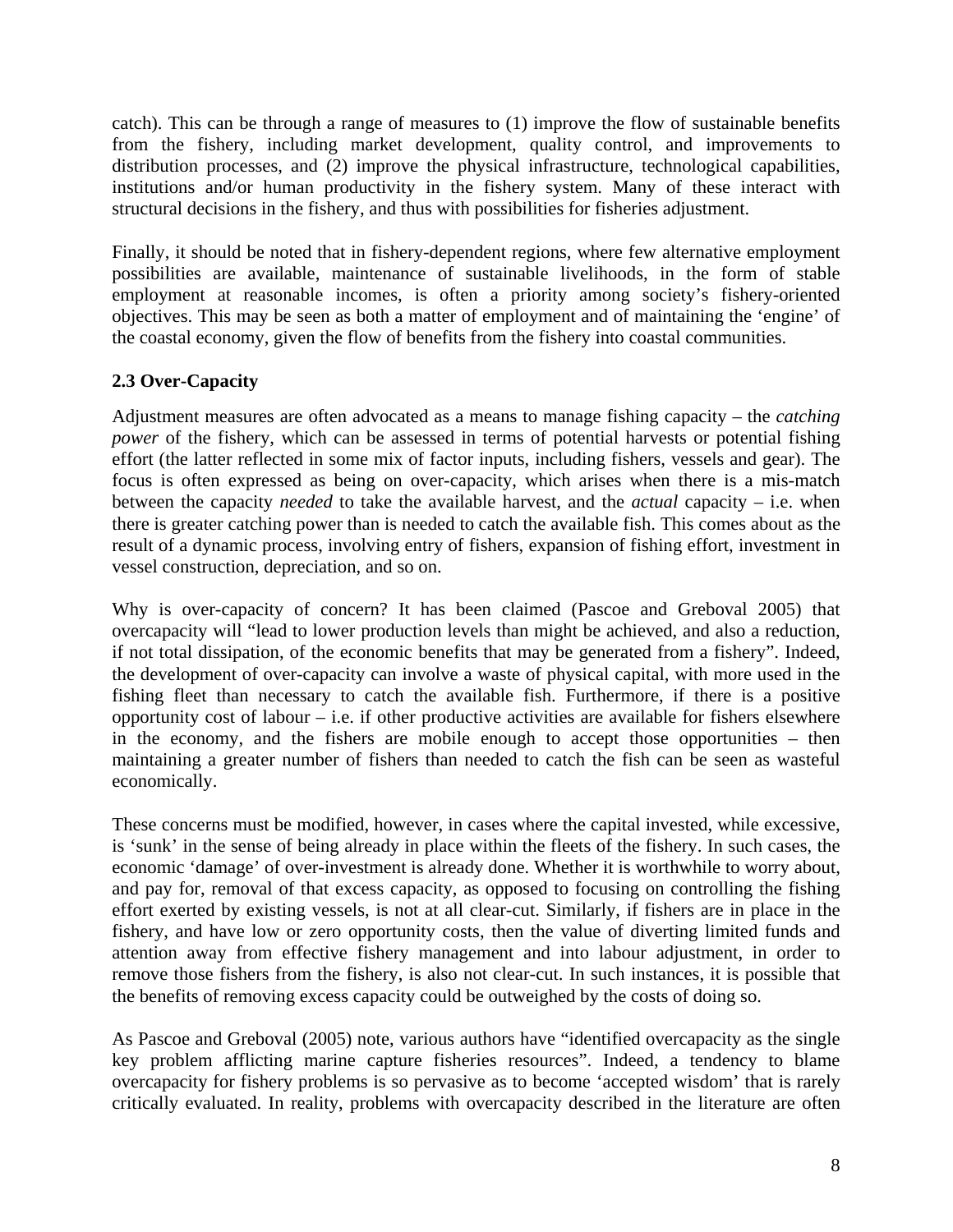those in which, for example, effort has not been managed well, leading to a shortening of the fishing season or the like, and a resulting dissipation of benefits. In such situations of ineffective management, it may be true, as Pascoe and Greboval (2005) note, that "unless capacity is effectively controlled, there exists the potential for unsustainable levels of fishing effort to be developed and exerted". However, the idea that overcapacity is "the single key problem" even in fisheries where either total catch or total effort is effectively controlled does not seem wellsupported. This highlights the importance of understanding cause-and-effect relationships, e.g. in this case, whether the various problems one might observe in the fishery actually arise as a result of overcapacity or due to some other cause.

Indeed, as has been shown previously (Charles and Munro 1985), in some circumstances it may well be optimal to have capacity greater than needed to catch the available harvest (apparent 'over-capacity'). This can occur, for example, when capacity had been 'optimally' built up previously, to catch relatively abundant stocks and in the knowledge that the capacity, being nonmalleable (i.e. with a low re-sale value and/or no alternative uses) would thereafter remain in the fishery. Of course, the optimality of such a situation depends on the capability of management to prevent that level of capacity from excessively harvesting the stock.

In addition to the above-noted economic concerns about overcapacity, there are also possible conservation impacts. It is often said that over-capacity is among the greatest threats to sustainability in fisheries. However, Pascoe and Greboval (2005) note that "the existence of overcapacity does not necessarily result in unsustainability". This is an important point in that a fishery with over-capacity may have abundant fishers, boats and gear, and thus a *potential* to over-fish, yet a powerful fleet does no damage to the stocks if the boats are merely tied to the dock. Thus, it is not over-capacity *per se* that poses a threat to conservation, but rather its presence in combination with ineffective fishery management that is unable to control the fishing effort of the fleet and thus the killing of fish. In this sense, the effect of over-capacity on conservation is indirect, through problems of manageability, since (a) a large number of boats is presumably more difficult to manage than a smaller number, and (b) over-capacity often reflects high investment levels, and correspondingly high debt among fishers, this can increase the pressure to increase harvests so as to pay debts.

Overall, then, a realistic approach to overcapacity would recognize that (1) truly excess capacity implies a waste of physical capital, and possibly of labour resources, if there are positive opportunity costs, but (2) some overcapacity can be a good thing in a fishery, allowing for responses to fluctuating resources in the face of nonmalleable capital, and (3) overcapacity by itself is often not the issue, but rather its presence *in conjunction with* poor or limited fishery management, notably an inability to control effort and to resist political pressure. There can also be a concern over an inability to keep excess capacity from shifting into other fisheries, such as those on the high seas. As noted earlier, capacity reduction is not a societal objective, nor a fishery objective (just as 'mesh size increase' or 'limited entry' are not fishery objectives *per se*). Instead, all of these are rightly management and policy tools that can be considered for inclusion in a suitable portfolio, or package, of tools for use in meeting a range of objectives.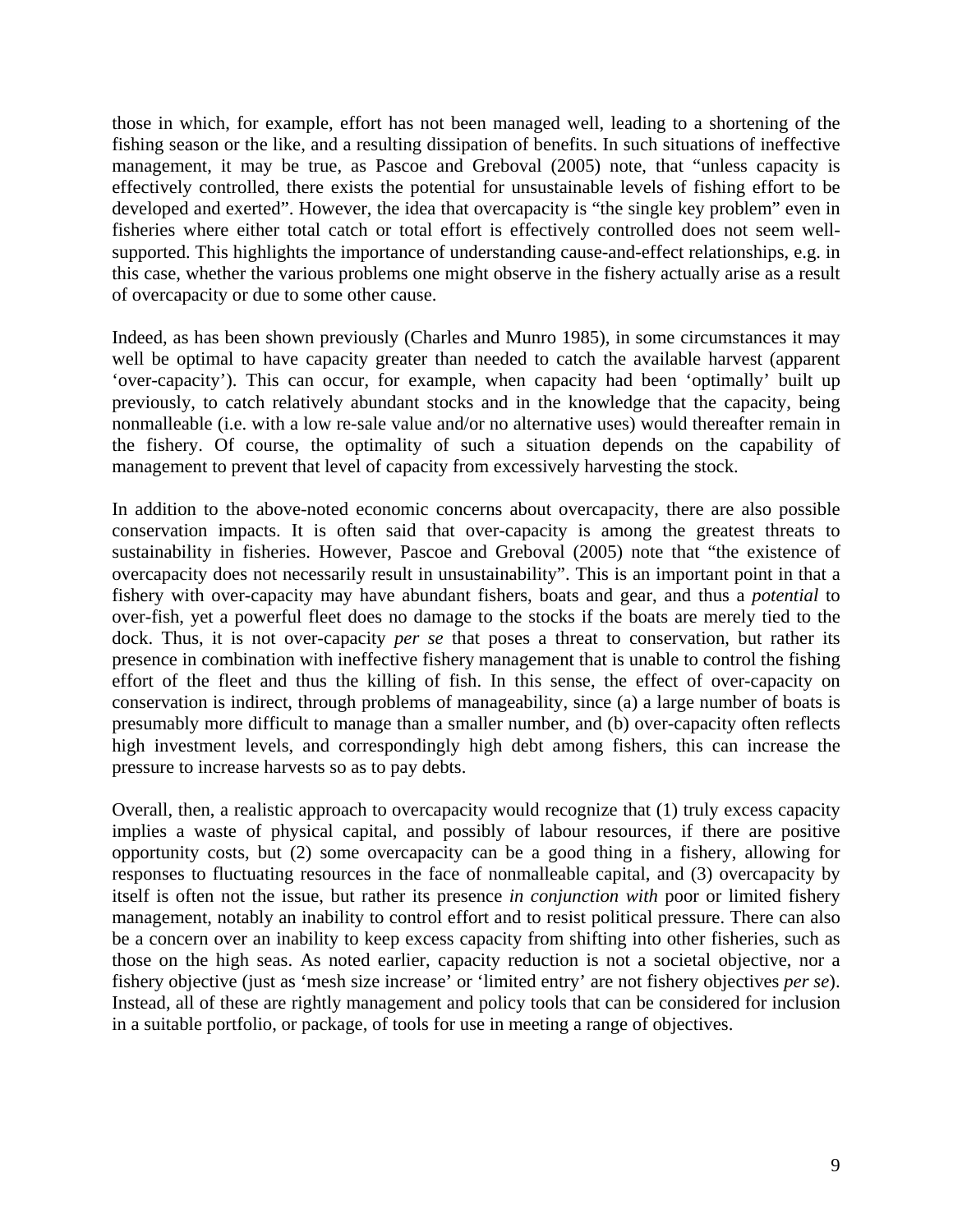## **2.4 The Balance of Labour and Capital**

As noted earlier, despite the frequent equating of fisheries adjustment to capacity reduction, in reality the idea of adjustment is more multi-faceted – including aspects relating to changes in the composition of factor inputs in the fishery. For example, past efforts at 'modernization' often sought to make fisheries more capital intensive, at the expense of employment, in the belief that such shifts would better meet certain fisheries goals, such as profitability and safety at sea.

On the other hand, shifts toward more labour-intensive fisheries have advantages in terms of employment and community well-being, fleet flexibility and fuel economy. The relative use of labour in the fishery relates to the *social opportunity cost of labour* – the true cost to society of having a fisher working in the fishery, rather than doing something else in the economy. When fishers actually have no livelihood alternatives to fishing, then there is no social cost to keeping those individuals in the fishery. Indeed, the removal of fishers from the fishery may lead, through a multiplier effect, to an economic *loss* to the regional economy. In addition, social costs may rise, due for example to increased crime and/or decreased health and welfare levels. In such circumstances, the reduction of labour in the fishery would be a social 'bad'.

In any case, the key point is that adjustment measures have the potential to be designed to alter the mix of factor inputs, in order to better meet societal objectives. For example, an adjustment measure aimed primarily at reducing capacity in the fishery overall (perhaps for economic and environmental reasons) might be implemented through a judicious targeting of fleet reduction to minimize social harm to regional employment and community well-being (e.g., perhaps using capacity reduction to shift toward a more labour intensive fishery).

# **3. What Does Fisheries Adjustment Involve?**

## **3.1 Choices about the Future Shape of the Fishery**

Fisheries adjustment involves certain actions – such as vessel decommissioning schemes, licence retirement schemes, and changes to fleet composition – but any such alterations to the structure of the fishery sector imply the need for choices to be made concerning the desired future shape of the fishery – and such choices, as emphasized earlier, depend on the societal objectives being pursued. Potential changes, such as reducing certain fleets, or shifting from a more labour- or capital-intensive fishery, impact on the achievement of such societal objectives. John (1994: p.7) has expressed one aspect of this question as follows: "Within any single user group or gear type in the fishery, a variety of inputs combine to produce fishing effort, including labor, capital, technology, management and enforcement. To what extent should each of these exit from the fishery?"

## **3.2 Short-term and Long-term Measures**

Fisheries adjustment can involve either or both of short term policies and long term policies. On the one hand, short-term measures may be focused on buybacks, dealing with redundant fishers through compensation programs and the like. Longer-term measures could include the development of 'broader policy frameworks' that provide coherence in fisheries policy relative to that of community economic development, regional development, etc.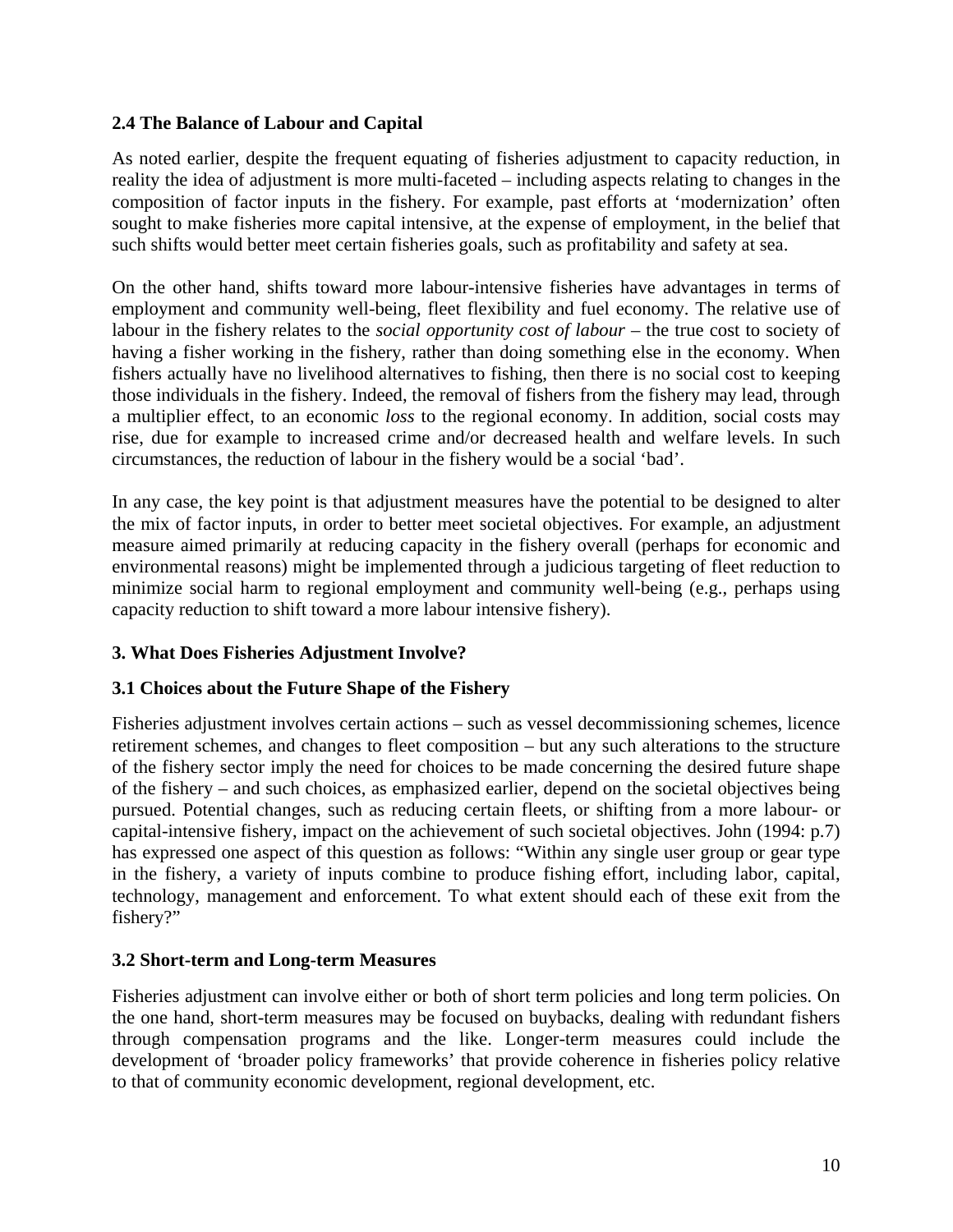# **3.3 Forms of Adjustment**

Dolan et al. (2005) view adjustment, or 'restructuring', with a focus on human-induced changes in certain key variables. They differentiate between five forms of restructuring:

- physical restructuring: human-induced change in physical structure or the levels and/or distribution of 'elements or compounds'
- biological restructuring: human-induced change in species attributes such as population size, spatial structure, and/or in biodiversity measures
- social restructuring: socioeconomic processes such as urbanization, demographic change, generational dynamics, etc.
- industrial restructuring: change in industry or employment structure
- institutional restructuring: change in government policies and programs.

These authors (p.197) also refer to *interactive restructuring* – "the multidimensional processes that are reshaping biophysical, social, institutional, and industrial structures", including the interactions among these and the "potential consequences for health at all levels".

Of these five types of restructuring, the first three reflect change in the various components of the fishery ecosystem and human system that could result from either internal or external drivers. The latter two types are those put in place as deliberate adjustment through management and policy measures within the fishery (or beyond). With respect to "institutional restructuring", it is important to recognize that fisheries adjustment may imply changes to fishery management itself, to improve the 'fit' with broad societal policies – e.g., to ensure that actions within the fishery are coherent with broader policy, whether that be in employment maintenance, regional development, etc. With respect to "industrial restructuring", this section briefly introduces two major forms of fisheries adjustment, namely (a) buy-back and decommissioning schemes, and (b) labour market adjustments (including licensing aspects).

## *Buy-back and Decommissioning Schemes*

As noted earlier, reductions in fleet size and other aspects of physical capital are common components of fisheries adjustment. In the short term, these most often take place through buyback programs and vessel decommissioning.

Holland et al. (1999: p.62) note that such programs often are targeted on certain groups in the fishery, i.e. "to direct the buyback resources toward specific groups of fishermen. This has been done with eligibility requirements, bid ranking systems and direct allocation of funds among groups." These authors have described the wide variety of targets to be found within such capacity reduction programs:

"Some programs have been limited to only those fishermen most dependent on the fishery… Other programs have at least indirectly targeted underutilized or inactive permits… Several programs have targeted the opposite group, the most active fishers… Other programs have targeted potential rather than demonstrated capacity… There are also examples of programs that have specifically targeted groups of fishermen on the basis of demographic characteristics. Some programs have allocated funds among gear groups, vessel classes and areas…"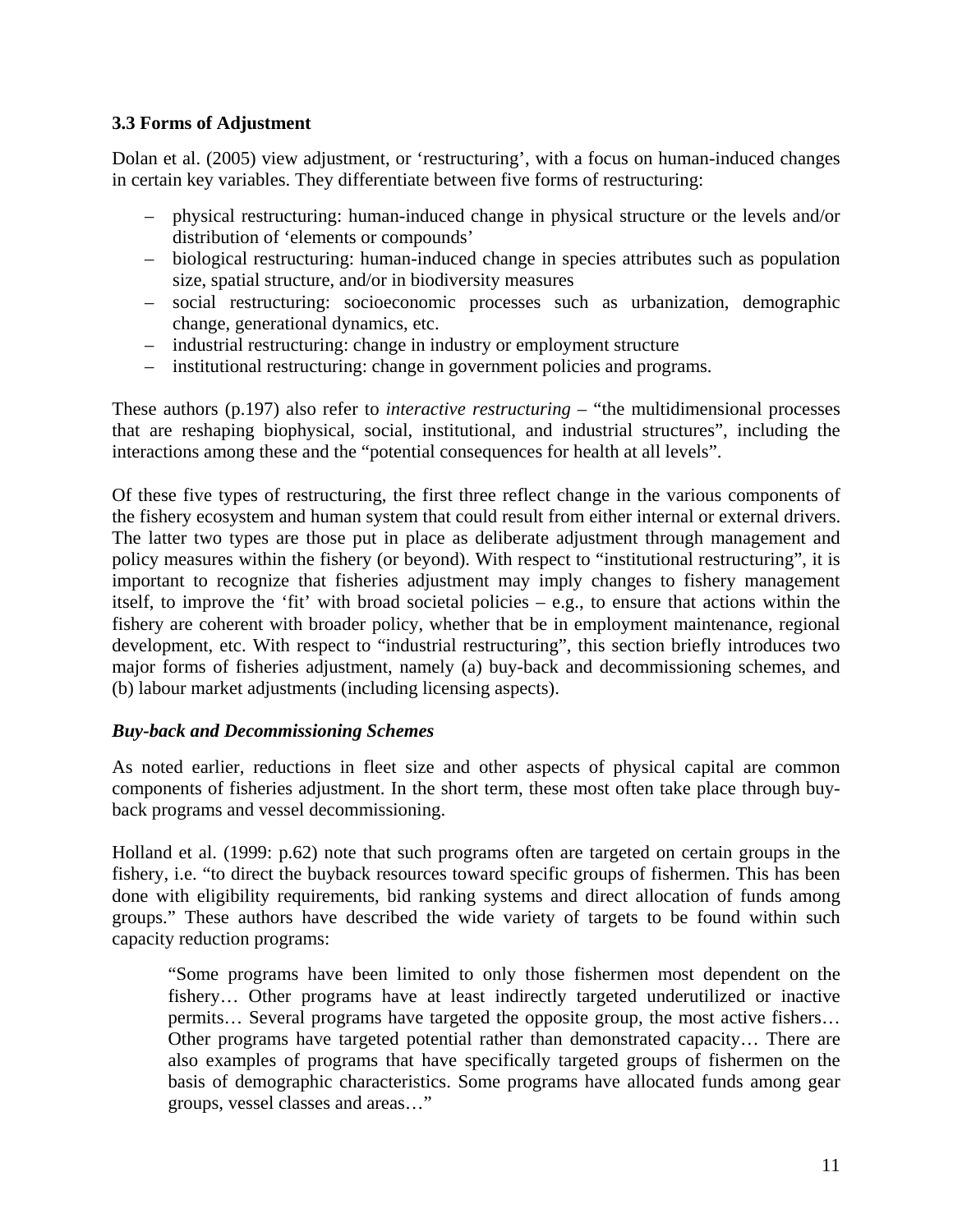From a social perspective, a range of impacts can be anticipated as resulting from buy-backs and vessel decommissioning. These are discussed later in this paper.

## *Labour Market Adjustments*

Labour adjustment measures are often delineated into two categories:

- **Active labour market policies**… Measures accompanying adjustment actions, focusing either (a) at an individual fisher scale, locating alternative employment or livelihood options for displaced fishers, and/or (b) at a community or regional level, involving introduction of new employment opportunities as alternatives for the fishing sector (or generally available to all, thereby implicitly increasing the opportunity cost of fishing and inducing exit from the fishery).
- **Passive labour market policies**… sets of policy measures and incentive structures that provide the policy environment in which individuals and communities are induced to make decisions in keeping with the reality of the labour market, e.g., with shifting of labour away from the fishery in cases in which that sector cannot support the previous level of labour involvement.

## **3.4 Interaction of Adjustment with Various Aspects of the Fishery**

This section discusses some interactions that may exist between fisheries adjustment on the one hand, and a range of fishery components or considerations on the other – the post-harvest sector of the fishery, fishing households, fishing communities, the fishery's socioeconomic environment, gender and the role of women in the fishery, and technological change. For each of these, the interactions may occur through the particular component being impacted by fisheries adjustment, or through its effect on adjustment processes.

## *Post-Harvest*

Fisheries adjustment can include changes in the processing sector, the social impact of which will vary according to the type of processing involved and in particular whether it is capital-intensive or labour-intensive (e.g., ranging from capital-intensive factory freezer trawlers and fish meal production, to relatively labour-intensive processing carried out by fishers and their families). It is important to understand who is working in fish processing: in particular, these individuals may well be relatives of fishers and/or residents of the same communities in which the fishers live. Particularly notable is the major role of women in on-shore fish plant work.

In considering fisheries adjustment options – changes to the structure of the fishery and its constituent components (fleet types) – it is also important to take into account emerging trends in fish markets. Specifically, emerging certification and eco-labelling approaches will lead to changes in consumer preferences, which need to be considered in fisheries adjustment decision making. For example, if this trend leads to certain modes of fishing becoming identified as environmentally- or socially-destructive, it will be important to be aware of this, since restructuring decisions that are, or turn out to be, contrary to such consumer preferences, may in fact have very negative impacts.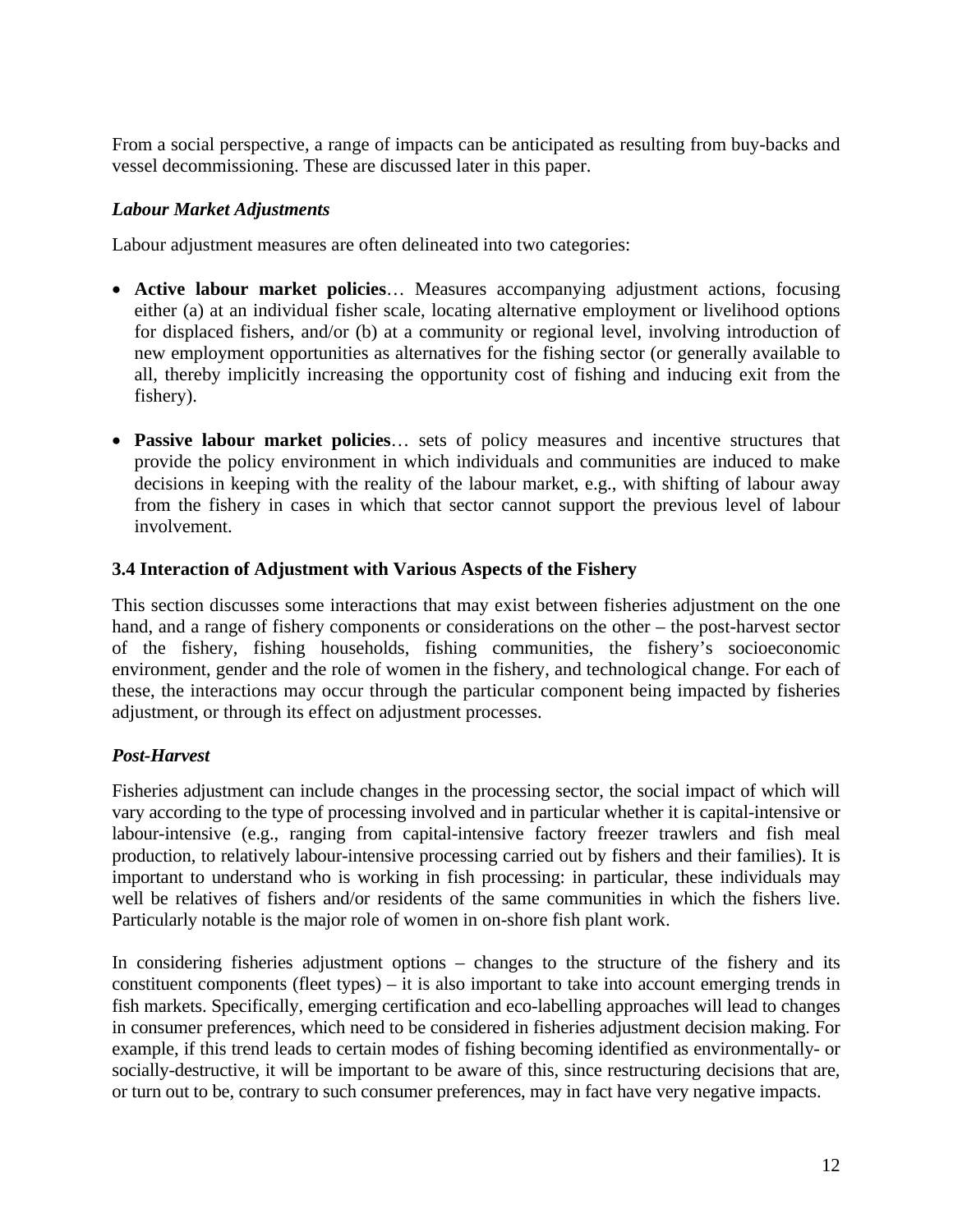## *Fishing Households*

In some fisheries and some fishing communities, multiple household members may be involved in harvesting and/or related fishery activities, or there may be broader 'kin relationships' involved. If household and kin participation are major aspects of the labour market, two results can be foreseen. First, fisheries adjustment can have major social (and economic) impacts on certain family units. Second, the family connections mean that labour market processes may not work in the manner that may be expected according to theory.

In the long term, the availability of household labour within the fishery may provide greater income security, since internalising labour costs allows the enterprise to better survive fishery downturns. Alternatively, income security in households could also be enhanced (1) when household members not involved in harvesting are involved on the post-harvest side, perhaps working in processing plants, or marketing and distributing the catch within the community and beyond, and (2) when household members hold jobs entirely outside the fishery system, which could stabilise family income and reduce the risk of major loss if a disaster in the fishery were to occur (such as an unexpected stock collapse). These various labour market complexities imply risk-spreading strategies that may make fishers less responsiveness to restructuring incentives than might otherwise be the case.

## *Fishing Communities*

Just as the past tendency of fishery management to focus exclusively on target fish stocks is broadening through an "ecosystem approach to fisheries" to incorporate the context of where the fish live (ecosystems), so too is it logical (and indeed crucial) to incorporate into fishery policy discussions not only fishers but also the coastal communities where the fishers live. This point certainly applies to aspects of fisheries adjustment. In that regard, it is important to understand (a) linkages between adjustment options and the realities of how communities operate – socially, economically and in terms of community institutions – and (2) impacts of adjustment processes on key objectives such as community well-being and community cohesion. In considering such impacts, a variety of factors within coastal fishing communities may be relevant, for example those indicated in the following table:

| Demographic:                    | Institutional:                        |  |  |  |
|---------------------------------|---------------------------------------|--|--|--|
| community population            | pattern of community organisation     |  |  |  |
| population trends               | pattern of local resource management  |  |  |  |
| levels of migration             | pattern of resource ownership, tenure |  |  |  |
| age and gender structure        | level of community infrastructure     |  |  |  |
| education levels                | regulatory and enforcement methods    |  |  |  |
|                                 | traditional ecological knowledge      |  |  |  |
| Socio-cultural:                 | involvement of women in institutions  |  |  |  |
| identified community objectives | interaction with upper levels of      |  |  |  |
| religious stratification        | government                            |  |  |  |
| gender roles                    |                                       |  |  |  |

#### **Factors of Potential Relevance in Fishing Communities**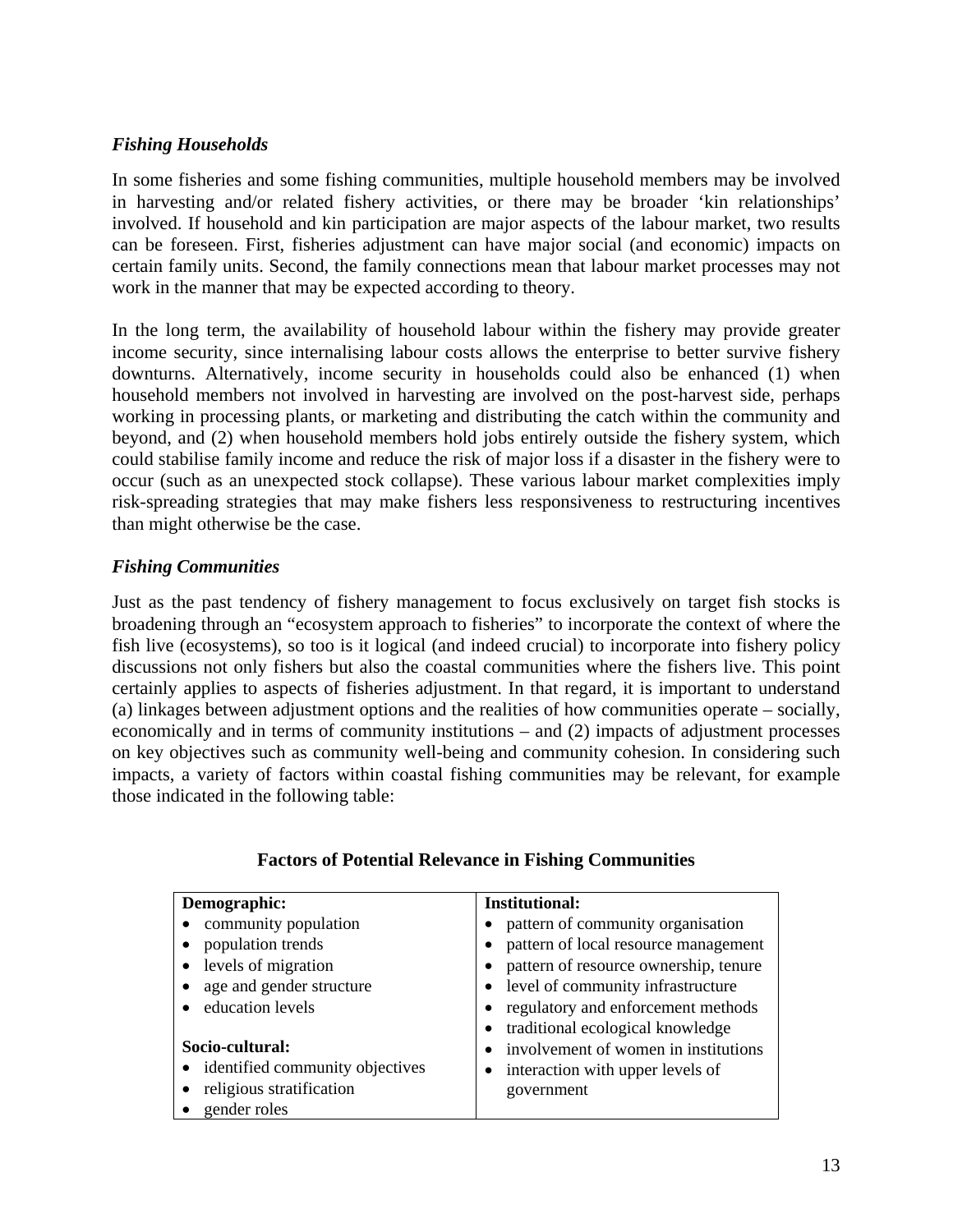| social stratification, power structure | Environmental:                             |
|----------------------------------------|--------------------------------------------|
| level of social cohesion               | availability/condition of fish stocks<br>٠ |
| local traditions and norms             | quality of aquatic and coastal habitat     |
|                                        | oceanographic/environmental                |
| Economic:                              | conditions                                 |
| income levels and distribution         |                                            |
| wealth levels and distribution         |                                            |
| degree of dependence on the fishery    |                                            |
| degree of fishing-related activity     |                                            |
| diversity in livelihood opportunities  |                                            |
| household economic structure           |                                            |
| types and location of markets          |                                            |

## *The Fishery's Socioeconomic Environment*

The socioeconomic environment around a fishery incorporates human, social and institutional elements, at the community, regional, national and global levels. The links between the fishery and the socioeconomic environment, and consequently the possibilities for interaction with fishery adjustment initiatives, can include the following:

- Interactions of demographic aspects within the fishery, such as participation by age and gender, with external influences, such as national population and migration trends.
- The broad aspects of society, culture, history and tradition that impact on decision making in the fishery system.
- Interaction of the fishery economy with the economic structure and dynamics at the regional and/or national levels.
- Relationship of local fishery objectives to broader regional and national policy goals.
- Interaction of the local institutional structure with institutions, legal arrangements, legislation and policy frameworks at national and/or sub-national levels.

#### *Gender Considerations and the Role of W omen*

An important consideration in fisheries adjustment is that of gender-related impacts, notably the differential effects of adjustment on women and men. In much of the world, women are either involved in fishing itself, or play a major role in on-shore components of the fishery (such as processing or marketing). Davis (1988: p.214) suggests that there are two major forms of participation by women: "The first mode is tangible and functional and entails women's fisheryrelated work roles. The second contributory mode is less tangible and involves the emotional, ideological, more rarified contributions women make to the fishing enterprises – in terms of their roles of wife, mother, and sister of fishermen and as carriers of the family tradition." On the latter point, Ruddle (1994) highlights the important role of women in the building up and holding of fishery and marine environmental knowledge within the community. These can be crucial roles in the functioning of the fishery, and thus gender issues need to be taken into account in implementing fisheries adjustment measures.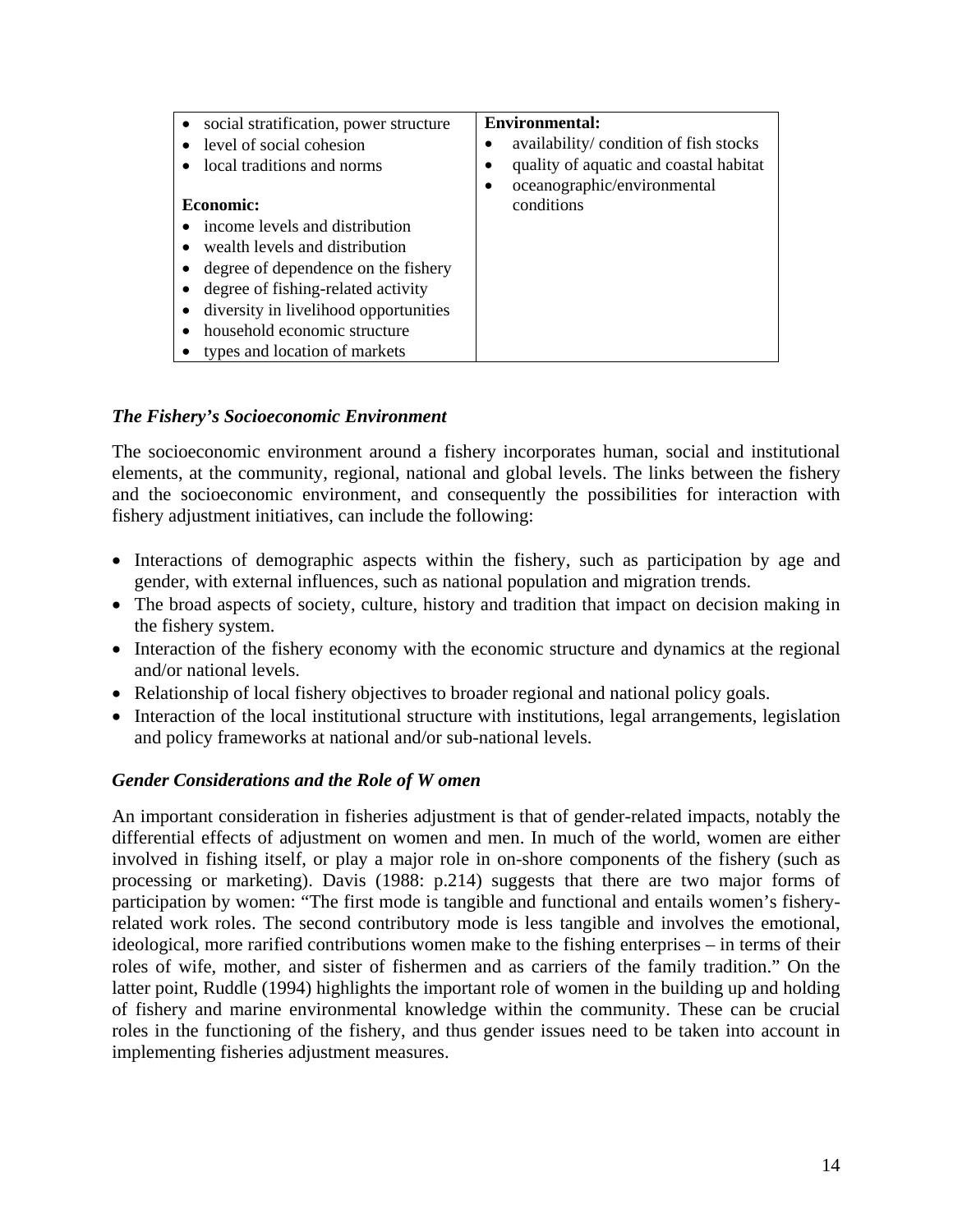# *Technological change*

In assessing the need for fisheries adjustment measures, as important as the level of current fishing capacity is the phenomenon of technological change, since advancements in fishing technology have been the source of long-standing processes of change in the fishery. In addition to effects on catching power and catches themselves, technological change can have social impacts. For example, McCay (1979) found that the introduction of new long-liner technology in the fishery of Fogo Island, Newfoundland (Canada), affected the level of earnings, the sharing of revenues between owner and crew, returns to capital, and labour mobility. These impacts in turn produced changes in fishery participation levels, to the extent that difficulties arose in recruiting vessel crews, despite high unemployment levels in the region.

## **4. Policy Approaches to Fisheries Adjustment**

# **4.1 Overall Approaches**

There is no single avenue to approaching fisheries adjustment, but rather a range of policy mechanisms for potential use in achieving the ultimate objectives. Specifically, one might choose between three mechanisms to determine the final configuration of the fishery – market forces, planning approaches and/or community-based approaches - or indeed a suitable combination of these:

Market approaches. In a purely market-based approach (e.g., ITQs), the marketplace determines the eventual configuration of the fishery, e.g., through the trading of fishing rights. Capacity reduction occurs as choices are made by individual fishers or corporate fishing entities to either remain or to exit the fishery after selling off their rights to others.

Planning approaches. Targeted, selective approaches (such as targeted vessel buy-backs) aim to achieve a desired overall fishery configuration, which may take into account such factors as the differential capacity of the various gear types and fleet sectors in the fishery, and the conservation impacts of the harvesting technologies.

Community-based approaches. Local-level co-management approaches to capacity reduction are also planning mechanisms but ones fitting within a framework of devolved governance, aiming specifically to produce a fishery configuration that meets local objectives as well as societal ones. Such approaches aim to be efficient at the fishery level (e.g., reducing fishing costs by coordinating fishing effort among community participants) and the regulatory level (e.g., reducing conflict, increasing self-enforcement and decentralising management).

# **4.2 Capacity Reduction**

If fishery policy were based on pursuing only a single objective, a suitable capacity reduction policy may be fairly obvious. For example, a single-minded pursuit of maximum harvesting efficiency might focus on eliminating fishers until one reached the minimum number capable of harvesting the available catch. But if fishery policy involves multiple objectives - that is, if society seeks a balance among a range of social, economic and conservation goals - then capacity reduction must similarly be designed to consider impacts on a range of factors, such as conservation, ecological balance, rent generation, income distribution, fishing community welfare, and institutional stability. Thus the matter of how capacity reduction can contribute to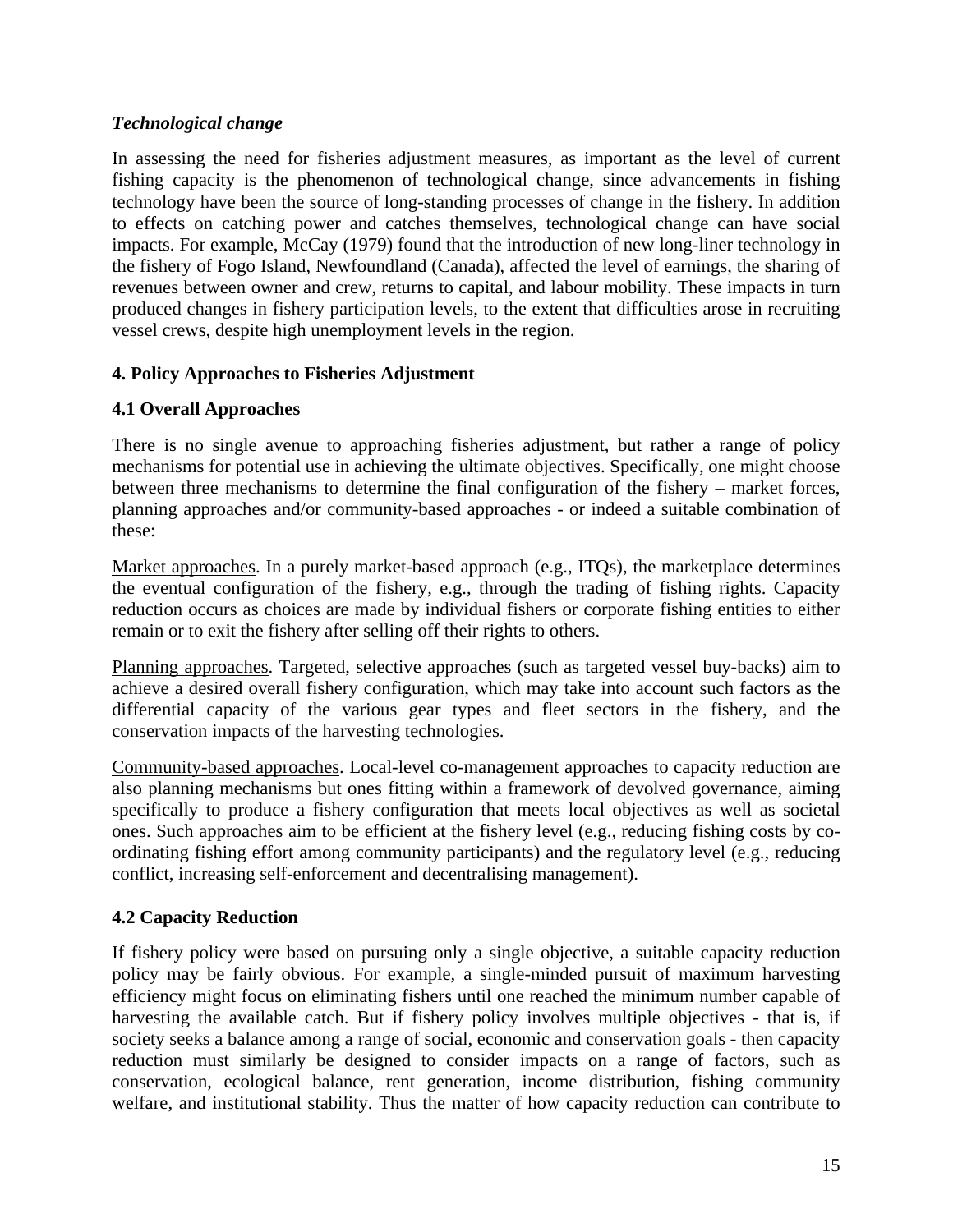achieving the multiple objectives set by society for the fishery is a key matter to be resolved at the outset.

This implies that capacity reduction needs to be part of a planning process that moves the fishery system toward a desired configuration. This has two key implications…

First, as noted earlier, capacity reduction may need to be focused selectively on certain fishery sectors or certain inputs, to best meet multiple objectives. For example, it may be desired that the capacity reduction scheme reduces employment to create a more capital-intensive fishery, or reduces capital so as to shift toward a more labour-intensive fishery. Either might be accomplished by changing allocations of catches, or through a 'buy-back' of targeted boats.

Second, in developing approaches to adjustment, it is important to properly assess policy options in terms of their capability to promote societal objectives, to guard against perverse policies. Consider, for example, fishery policies that pursue capacity reduction through (a) favouring specialist/full-time fishers at the expense of generalist/part-time fishers, or (b) adopt 'use-it-orlose-it' policies that force fishers to fish regularly or risk losing their fishing rights. Both of these policies have the perverse effect of rewarding those who place the most pressure on the resource, while penalising fishers who respond to low stock abundance by reducing their impact on the stocks (perhaps by shifting temporarily to other work). Whether these policies have positive features that compensate for such negative aspects is something that can be explored within a suitably comprehensive planning process, based on objective examination of the fishery.

#### **4.3 Livelihood and Economic Diversification**

Fishery policies of restructuring and adjustment, to deal with over-exploitation and over-capacity, have been long critiqued for their failure to actively address the major problem of a lack of economic alternatives beyond the fishery. For example, fishery economist Ian Smith (1981: p.22) long ago pointed out that rationalization actions are likely to aggravate problems posed by a lack of livelihood (employment) alternatives since "Management programmes fail to deal adequately with fishermen who are displaced". Smith noted that fishery restructuring, in the absence of nonfishery economic alternatives, may fail either because it is (a) non-sustainable and politically infeasible, due to adverse impacts on those dependent on the fishery, or (b) practically infeasible, since fishers removed from a fishery, and without other options, will do what they feel necessary including illegal fishing - to maintain their livelihood.

Solving the problem of a lack of alternatives to fishing is by no means simple, yet efforts in this direction seem critical in most cases to the success of programs for sustainable fishery systems – especially in the context of heavily exploited fisheries. Such efforts will typically be composed of within-fishery and non-fishery actions, including those targeted on individuals and households (livelihood diversification) and those targeted on fishing communities and regions (economic diversification):

#### *Multi-species Fishing*

Within the fishery, it can be useful to encourage multi-species fishing, in which individual fishers utilise a range of fish resources, in contrast to policies that lead to specialisation of fishers into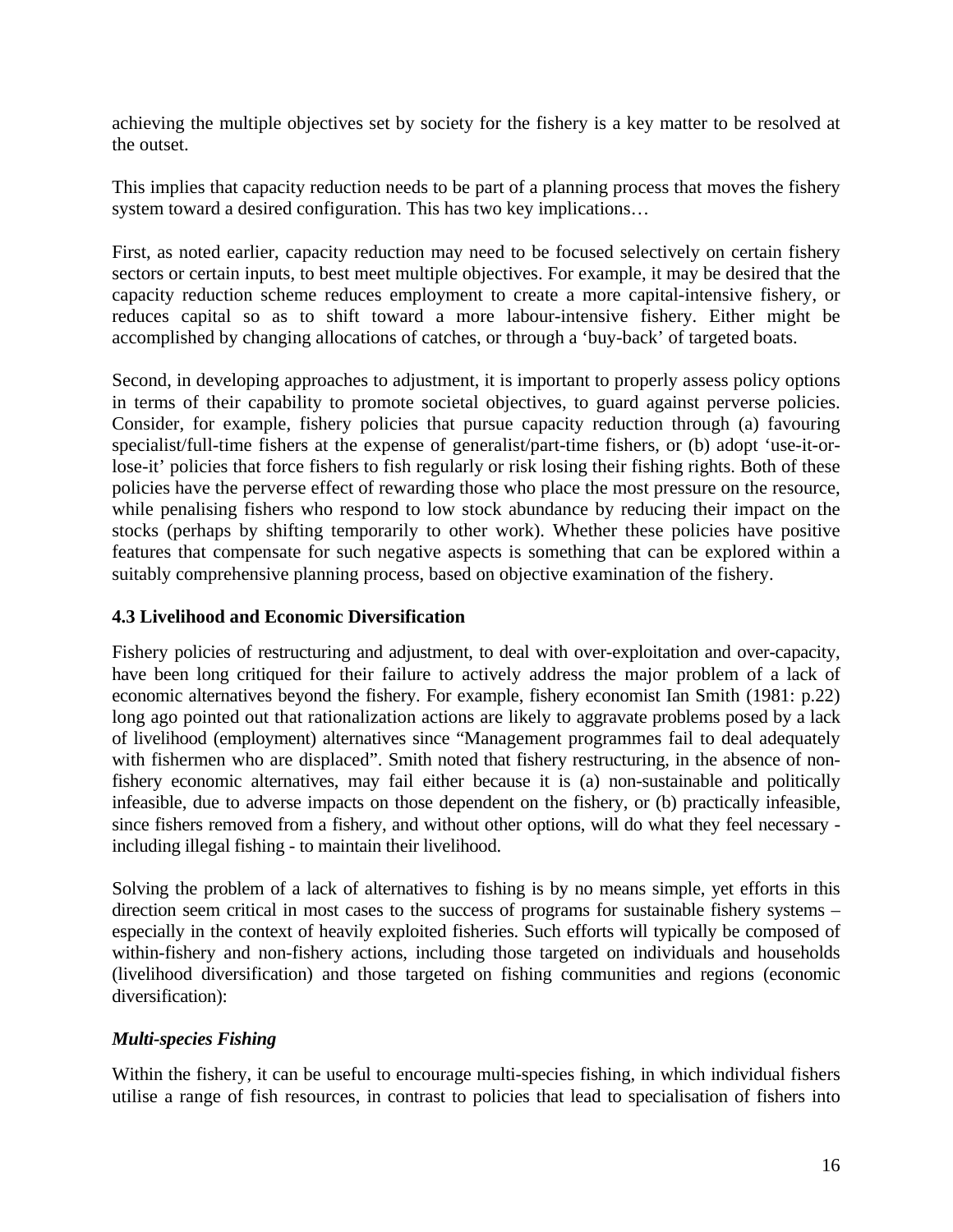single-species fisheries. By diversifying across sources of fish, the individual fisher reduces risks, and at the same time, the pressure to seriously over-exploit particular species may be reduced.

#### *Multiple Sources of Livelihood for Fishers*

There can be value in reinforcing or renewing the traditional practice in many seasonal fisheries of 'occupational pluralism' - fishers holding jobs outside the fishery during non-fishing times. Through such practices, fishers avoid total reliance on fishing for their income, and this can lead to a reduction in the pressure they would otherwise face to obtain a livelihood entirely from the fishery, and thus may also reduce pressure on the fish stocks. It has been suggested, on the other hand, that the opposite outcome could occur: namely, that when fishers have other, non-fishing income sources, they may be less responsive to economic signals within the fishery, and thus less willing to exit. However, it would not be expected that fishers would operate their fishing activities at a loss – unless there are regulatory reasons to do so, or if there are multiple objectives being met in such circumstances, such as if the fishery is a significant source of food for households, or if it is viewed as a social or recreational activity more than an income source. Overall, it would seem that in most cases, encouraging livelihood diversification, and by implication, discouraging excessive specialisation of fishers, will boost the resilience of the fishery.

#### *Diversification of the Economy*

Third, a frequently advocated policy approach to fisheries adjustment lies in diversifying coastal economies by creating new, sustainable economic activity outside the fishery sector. From the perspective of the individual, this enhances the range of available livelihood choices, both for current fishers and for young people looking for a job, making it more attractive for so-inclined fishers to leave the fishery, and reducing incentives for others to enter the fishery. In other words, such a move increases the *opportunity cost of labour* in the fishery, which can lead to an overall reduction in fishing capacity, and reduced pressure on the resource base.

Economic diversification may, in many cases, be the single most important need in the pursuit of sustainable, resilient fisheries. It is a particularly challenging task, however, and might be best tackled through an *integrated* portfolio of approaches, potentially involving (i) indigenouslycreated employment alternatives within the local region or community, perhaps based on comparative advantages in ocean-related activity (such as fish farming, coastal tourism, and the like), (ii) overcoming constraints on local development that may be due to factors at the macroeconomic or macro-political level, and (iii) attention to institutional arrangements that promote effective governance at a local level.

Panayotou and Panayotou (1986) suggest that economic development efforts may be best focused on promoting non-fishing employment alternatives in those areas where geographical mobility is most limited. Similarly, Symes (2000, p.218) makes clear the particular need for economic diversification in small and/or peripheral communities:

"the impacts of structural rationalisation, implying both the downsizing of the fishing fleets and their concentration in more favoured locations, will be most keenly felt in the smaller, more peripheral communities where the infrastructures are less developed and connectivity to the main economic centres is weak. The need, therefore, is to buttress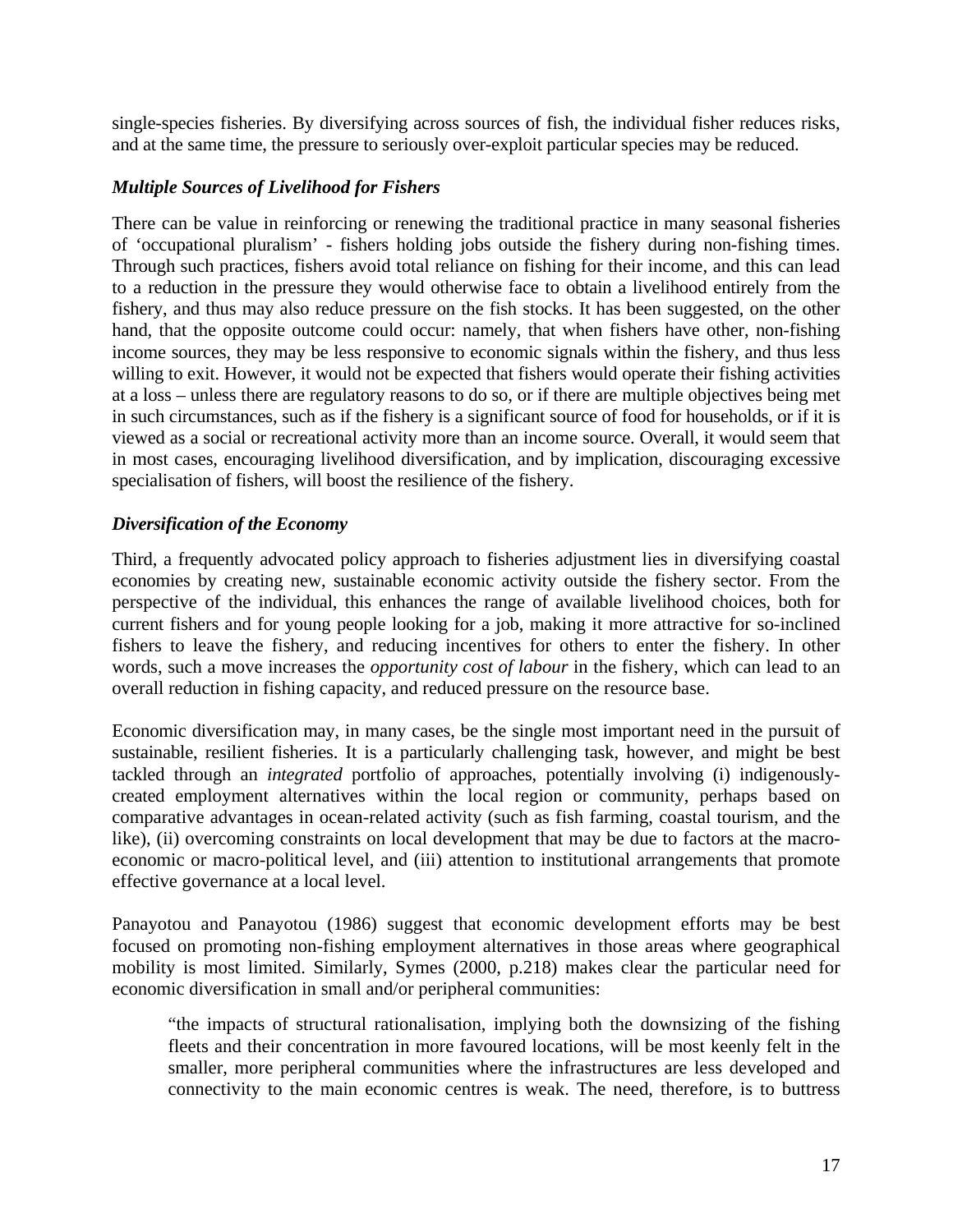those disadvantaged, one-sided local economies through the diversification of their employment base and the creation of a range of alternative jobs".

## **5. Challenges in Implementing Fisheries Adjustment**

#### **5.1 Lack of Clear Decision Making on the Desired Future of the Fishery**

Structural adjustment cannot be used effectively without knowledge of the desired direction to 'restructure' the fishery, i.e. without having determined the desired configuration of the fishery – in terms of fleet composition, preferred gear types, desired labour or capital intensivity, age structure of the fishermen, and the like. For example, it is sometimes claimed that in situations with extensive over-capacity, any move to reduce that capacity will be worthwhile. Such a claim is simply erroneous – without care in working toward overall societal objectives, a mis-guided reduction of fleet capacity could well have undesirable consequences, such as altering (or preserving) the fleet composition in a manner that increases inequity (by differentially impacting on certain fleet sectors) or that destroys working institutional arrangements (such as inherent compliance mechanisms, community-based management, etc.). There are thus real risks inherent in a rush to restructure, in the absence of clear societal objectives.

#### **5.2 Easy Entry versus Barriers to Exit**

The number of fishers participating in the fishery, and the aggregate fishing effort, can vary over time according to such factors as (a) the perceived profitability of fishing versus other economic activity, (b) traditional practices of the fishers, perhaps reflecting religious or cultural norms, (c) policy measures and management restrictions, as well as government actions such as buy-backs of fishing vessels, and (d) external 'forcing' factors - changes elsewhere in the economy or society, notably in the availability of non-fishing opportunities (affecting labour mobility).

Entry into fisheries can be a major problem, leading to over-capacity, over-harvesting and social unrest, among other effects. Consider, for example, a situation such as one that occurred some time ago in Costa Rica, when government policy to encourage agricultural exports provided incentives for local farmers in inland areas to cut down forest, so as to 'improve' the land, which then could be sold to ranchers, coffee growers or others. The small-scale farmers, having sold the land, found it increasingly difficult to find more land - in other words, it became more difficult to obtain a livelihood inland - so many migrated to urban areas and to the coast. The latter group began fishing, for example in the Gulf of Nicoya on the Pacific coast of the country. This increase in the coastal labour force, together with an institutional environment of imperfect fishery controls, led directly to increased exploitation of coastal shrimp and fish resources, and declines in abundance (Charles and Herrera 1994).

At the same time, exit from the fishery can be even more problematic. Pascoe and Greboval (2005) have summarized the barriers to exit from fisheries as follows:

"These take two main forms: the lack of alternative employment opportunities and the 'non-malleability' of capital. In many cases, fishers have nowhere else to go. Similarly, there are few alternative uses for fishing vessels when fisheries are overexploited. As a result, the 'opportunity cost' of both labour and capital is negligible if not zero, and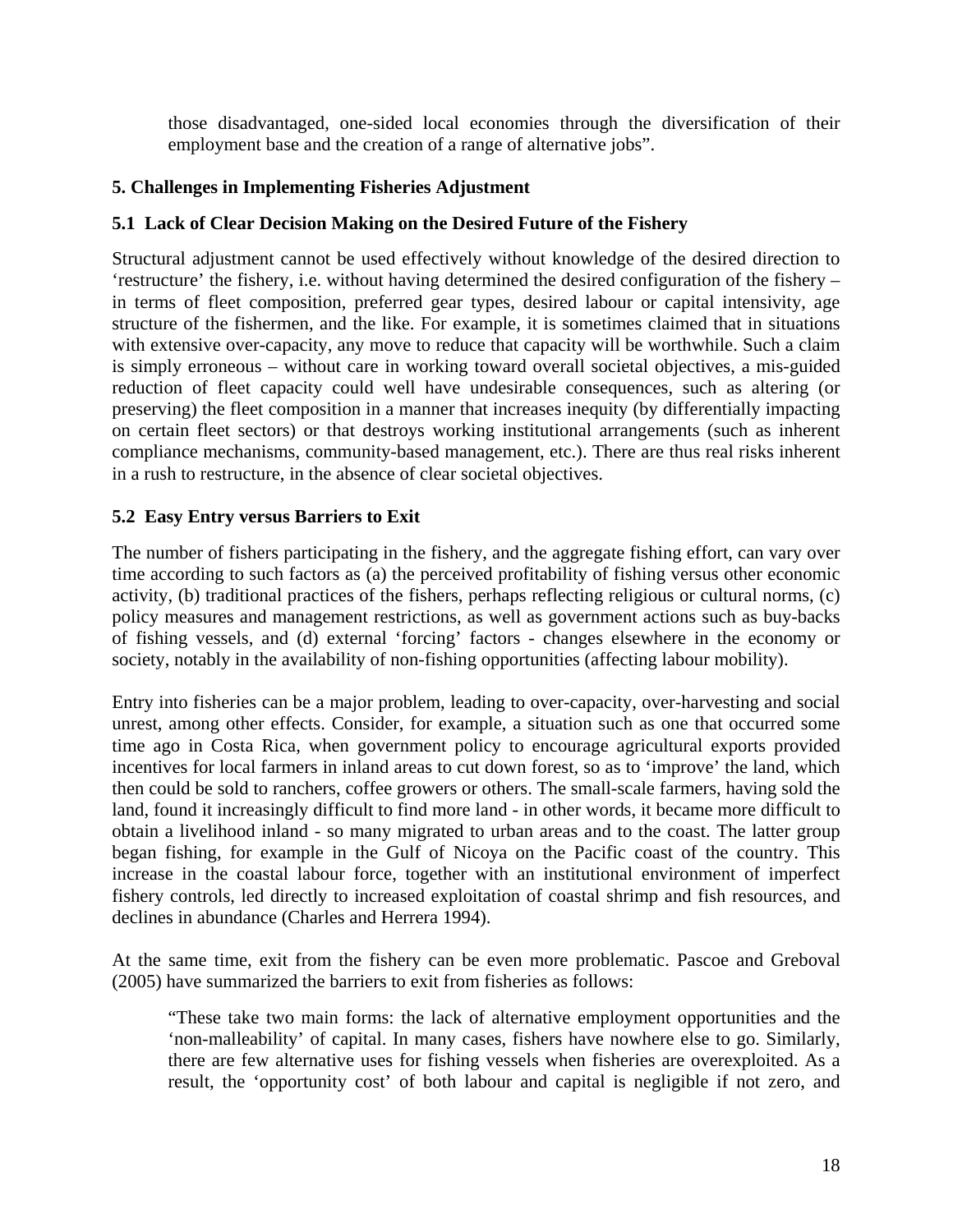fishers will continue in the fishery as long as they can continue to cover their running costs."

Of these two categories, the effects of a lack of employment alternatives are discussed below. The second, the *non-malleability* of capital, referred to by Pascoe and Greboval (2005), is equally a crucial determinant of policy impact. John (1994: p.8) has noted that non-malleable capital – arising notably in fleets of specialised vessels having few alternative uses – "tends to make capital investment relatively irreversible and labor relatively immobile, exacerbating the exit problem…" In such situations, common in many fisheries, the reduction of existing capacity is much more difficult, contrasting with cases in which capital is malleable (and investments are reversible), so that fishers can receive a reasonable resale value for capital if they exit the fishery.

It is important to differentiate among the forces influencing decisions to exit or remain within a given sector. Heen (1988) notes that with respect to labour dynamics in general, "The concepts of 'push' and 'pull' have been used to explain labour market behaviour. A person is 'pulled' by a better situation, for example a higher wage. 'Pushed' has been used in two different ways: 'push' by discharge or demotion, and 'push' of an unfavourable situation."

On this point, Hersoug (2006) notes that "There is little doubt about the general decline in the number of fishers, but labour researchers have for years debated whether push or pull factors have been the most important. ...Bad times in the fishing industry may certainly explain why many quit and why few are recruited, but good times in other industries (such as construction, oil and gas, and public and private service), may be equally important."

## **5.3 Lack of Alternative Economic Opportunities**

A key challenge to be faced in putting into place fisheries adjustment measures, as noted above, is the lack of economic or livelihood alternatives available for those involved in fisheries – a phenomenon common to many parts of the world. This is certainly the case in fishery-dependent regions, where, by definition, the local economy depends to a large extent on fishing activity. Indeed, many coastal regions, particularly if located at the periphery of the national economy, have a non-diversified employment base.

In such situations, the social opportunity cost of labour may be very low, implying that the *optimal* level of fishing effort (and potentially fishing capacity) is higher than would otherwise be the case. Furthermore, adjustment measures that target labour in the fishery may have major social impacts in situations lacking economic and livelihood alternatives. Indeed, those removed from the fishery through adjustment processes will have incentives in undesirable directions – e.g., to return to the fishery on an illegal basis or to leave their home communities (thereby disrupting the integrity of those communities)., Conversely, the building of livelihood alternatives, if successful, can counter perverse incentives such as these, thereby generating benefits from social, economic and ecological perspectives. .

## **5.4 Lack of Labour Mobility**

Even if economic alternatives exist outside the fishery sector, constraints may still exist on the success of fisheries adjustment. In situations of perfect labour markets, fisheries adjustment that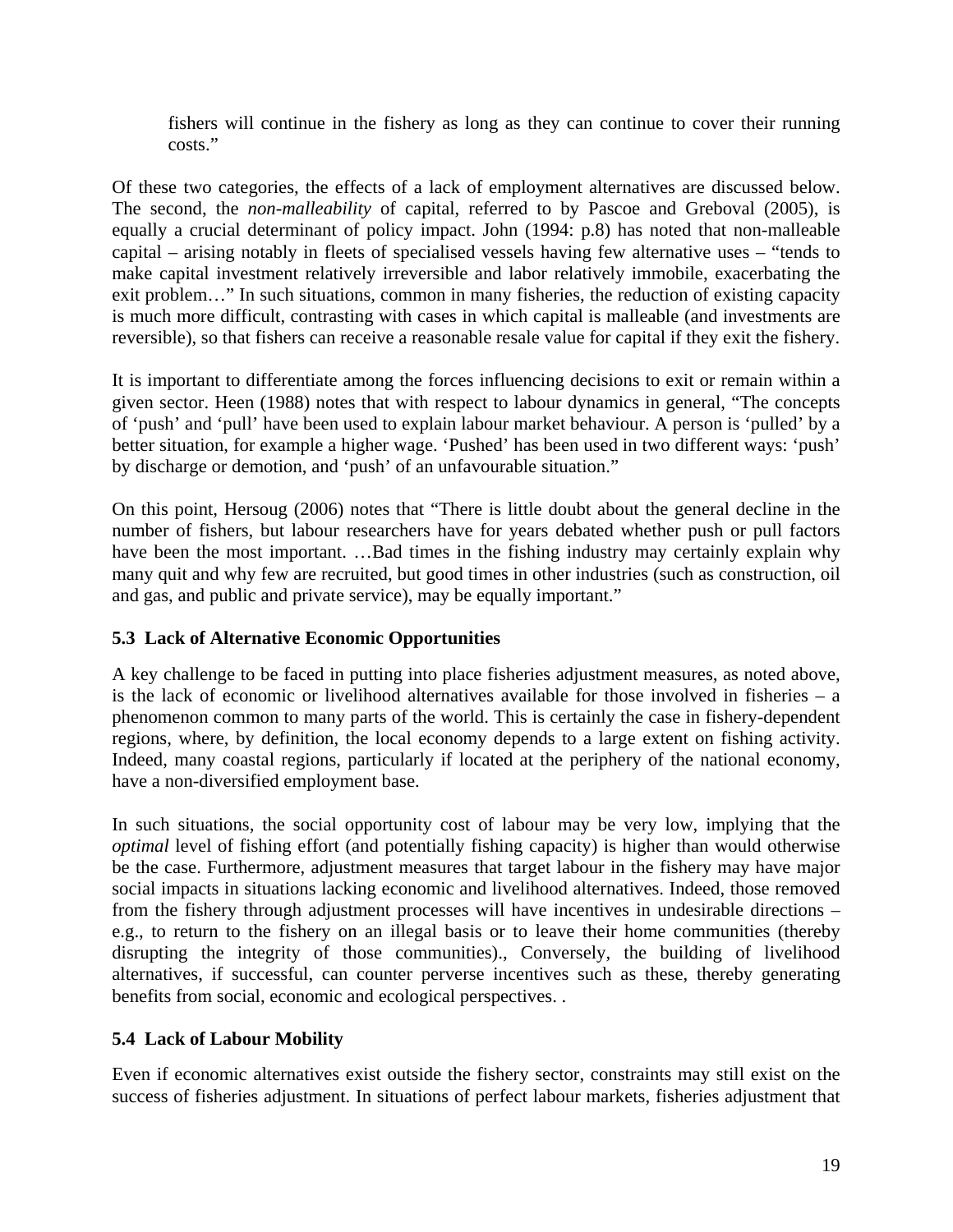reduces employment in the sector will result in a shift of individuals into other occupations, or to other locations. However, it is well established that in many fisheries, labour is relatively immobile geographically (i.e. fishers do not easily accept leaving their communities in search of new employment), and there is often an element of occupational immobility as well (i.e., a reluctance, or a lack of skills, to change into a job fundamentally different from fishing). These realities complicate an assessment of the social impacts of fisheries adjustment, typically implying higher negative impacts, when taken in conjunction with a lack of economic alternatives, noted above.

The difference in the occurrence of occupational and geographical immobility has been long noted. The results of Terkla *et al.* (1985) show that in many fishing ports studied, "labour outmigration is low because of strong attachment to community and family", and the study of Panayotou and Panayotou (1986) indicates that labour is "quite mobile between occupations but less so between locations". In Norway's fisheries, Heen (1988) similarly notes that "Geographical immobility is even more striking than occupational immobility".

Also important in examining labour mobility, and in assessing the human impacts of fisheries adjustment on communities, is to understand the value that fishers place on the communities in which they live. As Apostle *et al.* (1985: p.256) note, "it is essential to understand how inhabitants perceive their present-day existence. ...Do people continue to live in these small villages by choice, or from lack of alternatives?"

In speaking of livelihood arrangements in coastal fisheries, Hersoug (2006) notes that:

"The typical trait of such a coastal system of occupation is that it is flexible. Reduction in one sector does not necessarily result in unemployment. The individual has an occupational mobility which contributes to stability of the coastal settlement pattern, because even if a former fisher starts commuting, the family remains in the fishing community. These occupations were characterised as flexible, as they all required little formal education and few specific certificates. Today, this flexibility is considerably reduced as most coastal occupations have been through a process of professionalisation, where more formal education and certificates are required."

In a World Bank report, John (1994, p.18) has noted:

"Studies relating to labor mobility in some developing countries indicate that fishermen are responsive to economic incentives and move between occupations, but there is less labor mobility between locations because of the attachment of fisherfolk to their area of residence. This tendency has implications for plans to create supplementary and alternative employment opportunities for fisherfolk in fishing communities. Such programs should be locale-specific…"

While the lack of labour mobility is a key challenge to fisheries adjustment, there is scope for movement, in that fishery labour processes are intimately related to the overall socioeconomic environment (Panayotou 1982). Several studies (e.g., Ferris and Plourde 1982; Panayotou and Panayotou 1986) have found that fisher labour dynamics are sensitive to market signals and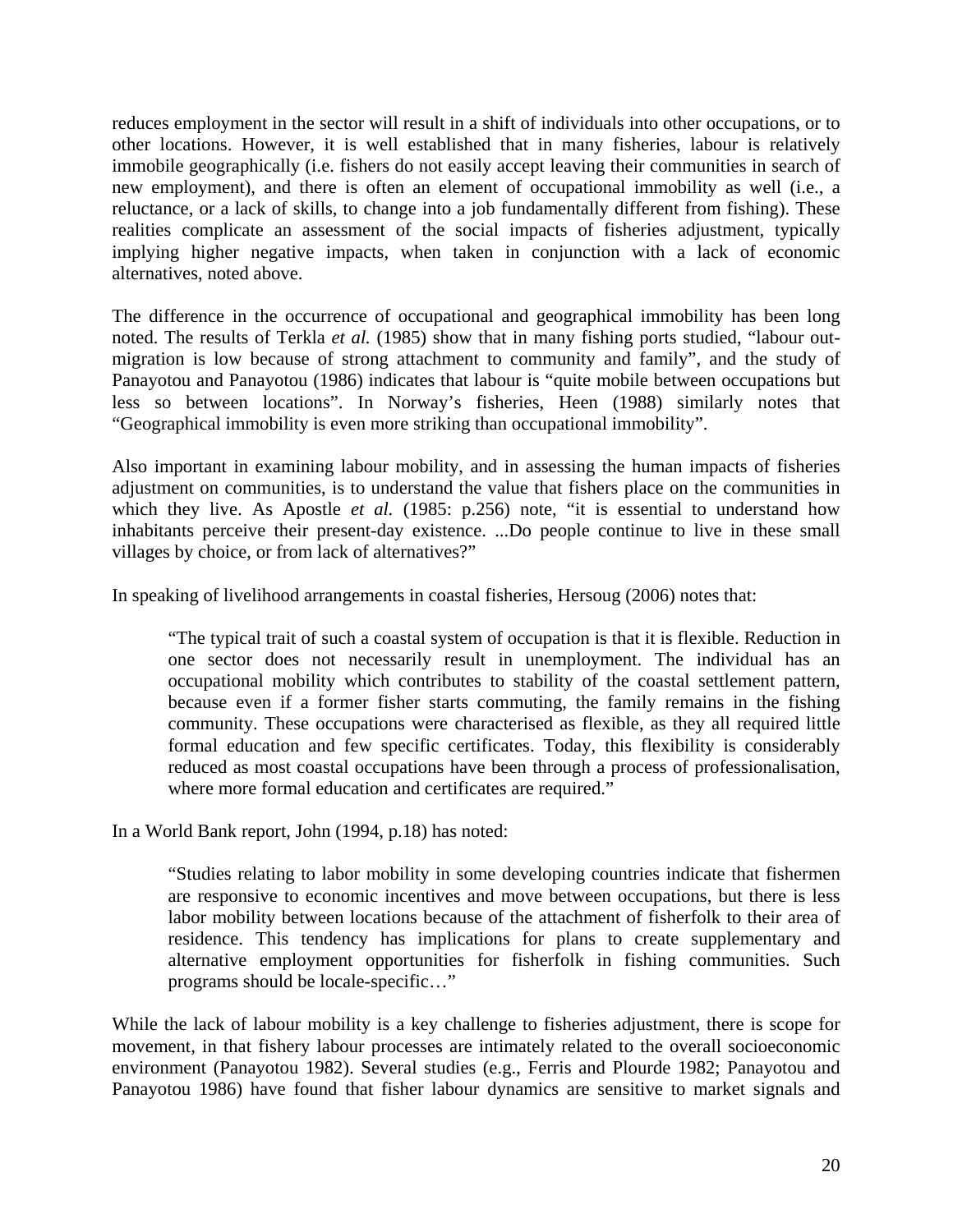economic incentives, which can substantially increase occupational mobility.

## **5.5 Specialized Skills / Aging Work Force / Poor Retraining**

The lack of geographical and/or occupational mobility noted above is certainly due in significant part to a real attachment to place on the part of fishers, and others in fishing communities. At the same time, immobility is also connected to other aspects of the individuals themselves, such as the specialized nature of skills held by fishers, as well as to the overall demographics of fishers – including an increasing average age in many situations. Finally, inadequacies in the re-training programs used in adjustment can limit the success of efforts that might otherwise help to increase occupational mobility.

## **5.6 Lack of Coherence between Fishery Policy and other Governmental Policy**

Holland et al. (1999: p.63) have noted that in every case they examined of fisheries adjustment, "…governments have some types of social programs designed to help individuals in economically distressed sectors to adjust. However, these programs are often funded separately and are not coordinated with fishery capacity reduction programs." This is an illustration of a lack of policy coherence – i.e. a lack of coordination between fishery-specific policies and those outside the sector. Other examples could include (1) a regional development policy that seeks to maintain coastal communities, at the same time as fishery policy is seeking to reduce the number of fishers, or (2) a labour policy that supports rural employment at the same time as fishery policy indirectly aims to reduce that employment.

The need for policy coherence may be expressed within a fishery context when policy directions elsewhere in government (outside the fishery sector) – e.g., with respect to labour markets, social support programs or other policy – are not supportive of, or are counter to, fisheries adjustment measures. It is sometimes assumed that the non-fishery policy should be changed to make it 'coherent' with fishery policy. Of course, it is equally, perhaps more, reasonable to conclude that in situations of 'incoherence', fishery policy may be out of step with overall government policy directions, or with policy in certain key areas. In this case, it is important for fishery policy to broaden its horizon to mesh better with other policy directions.

## **5.7 Lack of Mandate to Integrate Fisheries with Regional/Community Development**

It is apparent that one of the key problems faced in fisheries – ones seeking to relieve pressure on fish stocks without causing excessive damage to livelihoods and coastal communities – is the lack of integration of fisheries into regional economic development policy. Fishery agencies may implement policy that implicitly has major community and regional impacts, yet may at the same time claim to have no mandate to deal with such matters. Alternatively, it may be a lack of will to integrate, or even to consider, social, regional and community impacts. These considerations may not be high on the agenda in situations in which the dominant culture of an agency is one of biological and/or narrow fisheries economics thinking. In any case, this manifestation of a lack of policy coherence can present a major challenge to meeting the goals of fisheries adjustment.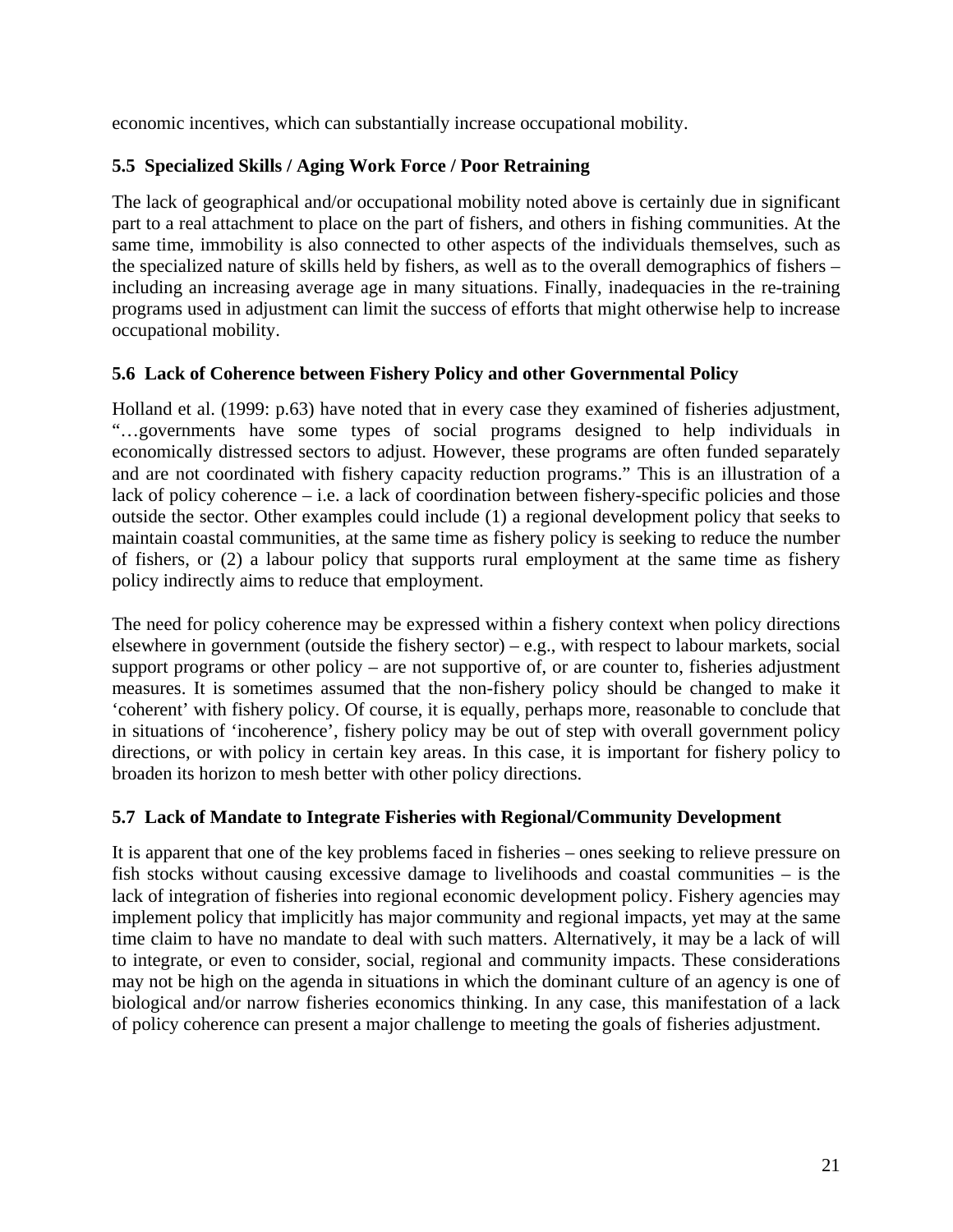#### **6. Human Impacts of Fisheries Adjustment**

#### **6.1 Potential Individual and Community Impacts of Adjustment**

#### *Effects of One-time Windfall Payments to Individuals*

Whether fisheries adjustment is approached directly through buybacks of fishing vessels and/or fishing licenses, or indirectly through adoption of a system of fishing rights to induce capacity reduction, this can produce situations in which a certain group in the fishery (often the vessel owners) receive windfall payments from the government, whether as cash for the surrendering of their vessels and licenses, or as a 'gift' of fishing rights (e.g., quota). In either case, this phenomenon produces wealth inequities within fishing communities, which in turn can have negative impacts on the social cohesion of those communities. A classic instance of inequity is the free provision of individual quota rights to vessel owners in a fishery, while nothing is provided to those in the same communities who happen to be crew members on the same vessels, and contributed to building the catch history on which the quotas are often based.

#### *Loss of Individual Sense of Identity and Exclusion from Community*

In addition to the financial aspect of adjustment arising in the above situation, there can also be a strong impact on individuals from a social perspective. Those removed from a fishery in the course of adjustment may well feel their sense of identity lessened, and may even feel they are no longer a full participant in their community. This can happen even if the individual was compensated well for leaving the fishery, but may be much more intense in the case of uncompensated crew members on vessels removed from the fishery through the above-noted mechanisms in which the vessel owners accepted buy-outs or sold their fishing rights.

#### *Loss of 'Critical Mass' and Consequent Decay in Fishing Communities*

In fishery-dependent regions, coastal communities will typically have the fishery sector as the 'engine' of the local economy. A decline in the fishery, whether through change in resource abundance or through deliberate restructuring in the sector, can have dramatic impacts on the integrity of the communities. A process of decay can set in, both in terms of physical decay of infrastructure (e.g., wharves) and community services (e.g., libraries, schools) that can no longer be well-maintained or supported, and in terms of a decay in the 'spirit' and cohesion of the communities.

#### *Inequities in Fisheries Adjustment*

In examining the major tool of fisheries adjustment, buy-back programs, Holland et al. (1999: p.60) have noted that "Whether intended or not, there are always equity implications relating to the distribution of buyback funding." One form of these inequities, relating to vessel owners versus crew members, was discussed above. Along these lines, the authors go further (p.62) to note that "These programs do nothing for other groups that may have been impacted by the crisis such as crew members who lost jobs, people working in processing and other fishery support industries. In fact buyback programs typically decrease employment opportunities for these groups." Holland et al. (1999: p.62) point out, however, that these negative repercussions of fisheries adjustment are sometimes addressed through supplementary programs which "include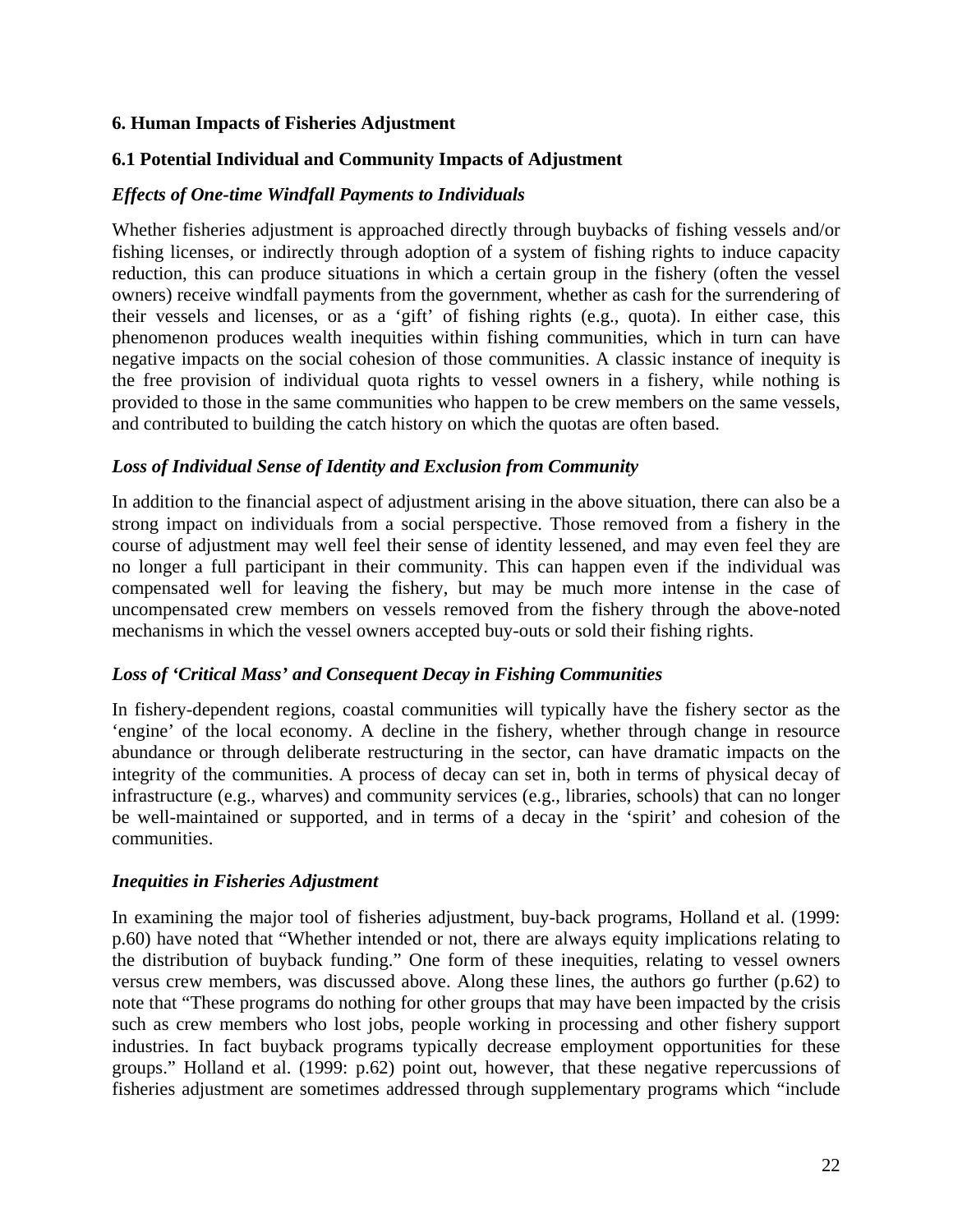unemployment compensation, early retirement pensions, job training and placement programs, financial assistance for post-secondary education, grants to develop new business, etc. They provide adjustment assistance to the groups not eligible for assistance from the buyback…"

# *Health Impacts*

The interaction between restructuring processes (i.e., physical, biological, industrial, social and institutional restructuring, as described earlier) and health have been examined by Dolan et al. (2005: p.197) with respect to each of human, community and biophysical components of 'health':

- human health, i.e. direct impacts of restructuring on health measures, such as through alcoholism and suicide, as well as nutritional aspects;
- community health: related both to the ability to promote positive human health outcomes, and to the intrinsic value of the community and to "community-level condition";
- biophysical health: capability of the biophysical environment to maintain "both biological and social organization within the context of meeting human goals".

One could envision use of a table such as the following to monitor health impacts of fisheries adjustment measures, with each cell recording the impact of a certain form of restructuring on a certain category of health (human, community or biophysical).

|                                    | Human<br>Health | Community<br>Health | Biophysical<br>Health |
|------------------------------------|-----------------|---------------------|-----------------------|
| <b>Physical Restructuring</b>      |                 |                     |                       |
| <b>Biological Restructuring</b>    |                 |                     |                       |
| <b>Industrial Restructuring</b>    |                 |                     |                       |
| Social Restructuring               |                 |                     |                       |
| <b>Institutional Restructuring</b> |                 |                     |                       |

## **6.2 Large-Scale and Dispersed Impacts**

In considering the human impacts of fisheries adjustment, one naturally thinks first of the impacts on those directly affected within the fishery sector – fishers displaced through a fleet reduction program, fish plant workers out of work due to a reduction in processing activity, etc. Also commonly considered are impacts on fishing communities. However, a full assessment of social impacts must also consider societal costs incurred more broadly.

For example, if a small-boat fishery is 'adjusted' through fleet and fisher reduction measures, this may lead to direct economic and social impacts on individuals and a loss of 'critical mass' economically within some fishing communities. This in turn could lead to a consequent decay in coastal infrastructure such as harbours, wharves and the like, and the possibility of a centralization of fishing activities in larger centres. All this is of importance in assessing social costs of fisheries adjustment, but there are also potential impacts beyond this.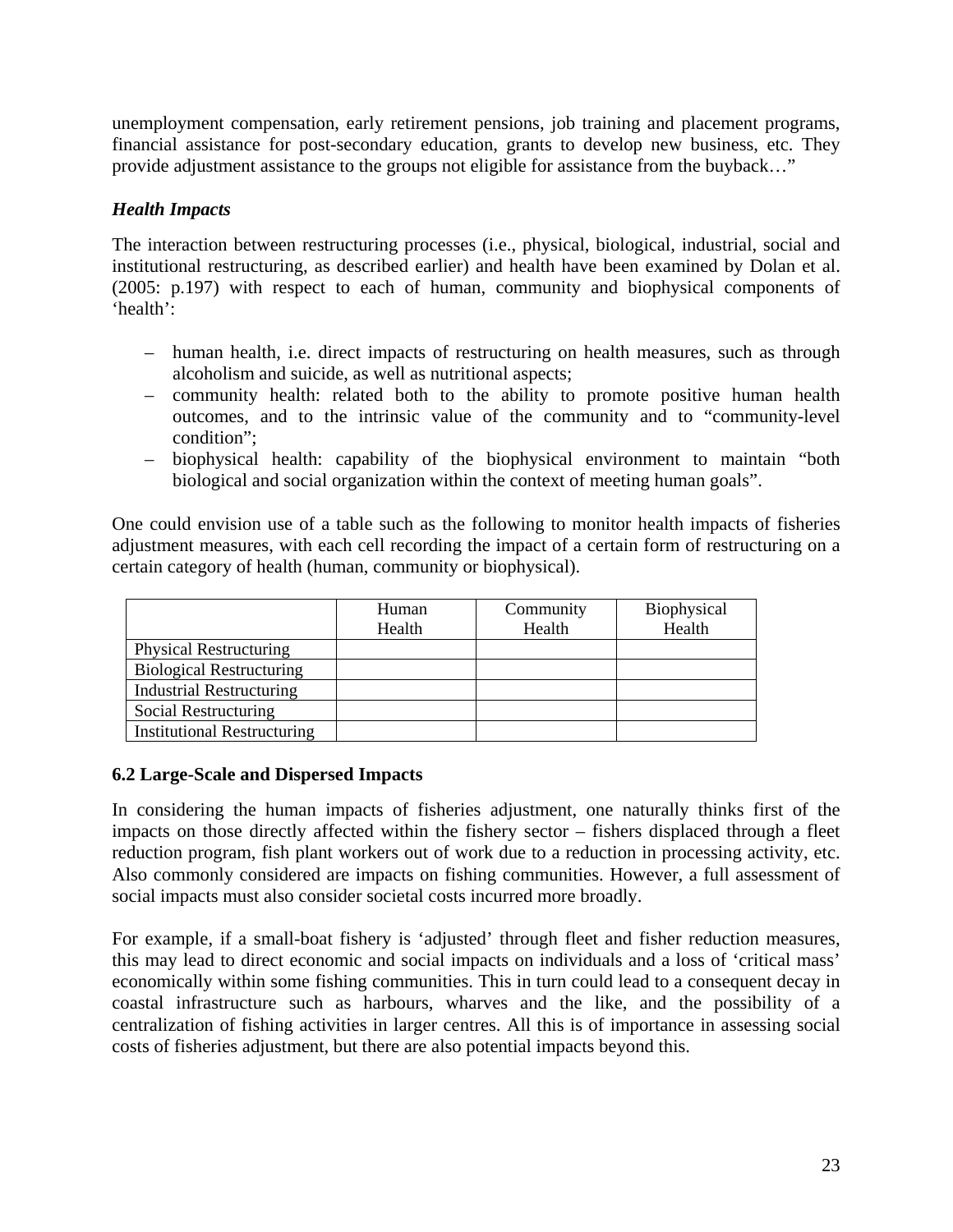In Nova Scotia, Canada, for example, citizens in urban and inland areas value their proximity to the sea and to the historical fishing culture along the coast, as reflected in the above-noted harbours and wharves, along with the small-scale fishing boats based there. In other words, a loss or decay in those aspects would generate a negative impact on many citizens – while certainly the impact on any one resident of an urban centre would be less than that on a displaced fisher, nevertheless the aggregate loss across all individuals could be substantial. At the same time, tourists coming to Nova Scotia do so to a large extent for the ocean and coastal experience, with the widely-distributed small fishing towns dotting the coast being a part of that experience. If fisheries adjustment leads to a reduction in the quality of that environment, we can expect tourism decline resulting in economic losses, which in turn translate into a loss of employment and livelihood, as well as a range of social impacts.

## **6.3 Impacts of Policy Approaches to Fisheries Adjustment**

Earlier parts of Section 6 of the paper have included discussions of the impacts of various forms of fisheries adjustment, such as buy-backs, vessel decommissioning and labour force restructuring. Here, the implications of a number of broad-based policy initiatives are explored, with emphasis on rights-based allocation systems, and attention as well to integrated management and community-based management.

# *Rights-based Systems*

Rights-based fisheries management is often advocated as a mechanism for fisheries adjustment. This typically involves the recognition or allocation of two major forms of rights (Charles 2001, 2002):

- *Use rights* designate the right to access the fishery and harvest fish resources. These provide an important means to avoid the problems of *open access* in fisheries, in which an uncontrolled scramble to access resources often leads to fish stock depletion. Use rights can generally be placed within two major categories: access rights authorise entry into the fishery or into a specific fishing ground, while withdrawal (harvest) rights typically involve the right to a specific amount of fishing effort or the right to take a specific catch.
- *Management rights* designate the right to involvement in management decision making. They lie at the heart of co-management initiatives, the idea being to produce better 'buyin' of fishery participants, who work together to create and manage their own fishing rules. Management rights may be held to varying degrees by a range of stakeholders in the fishery, depending on the type of management involved (e.g., operational vs. strategic).

The connection of use rights to fisheries adjustment lies in the idea that a well-defined and suitably limited set of use rights holders will directly benefit from, and thus more likely support, desirable adjustment measures. Indeed, the set of use rights holders may well be a logical body to judge the desirability of potential fisheries adjustment measures. This approach also provides a means to internalize, amongst the use rights holders, both the costs and the benefits of fisheries adjustment that may be needed. Parallel to use rights are management rights; when fishers hold the latter as well as the former, they may well be in a position not only to accept adjustment but to drive the process of implementing it, since they are directly involved in management decision making.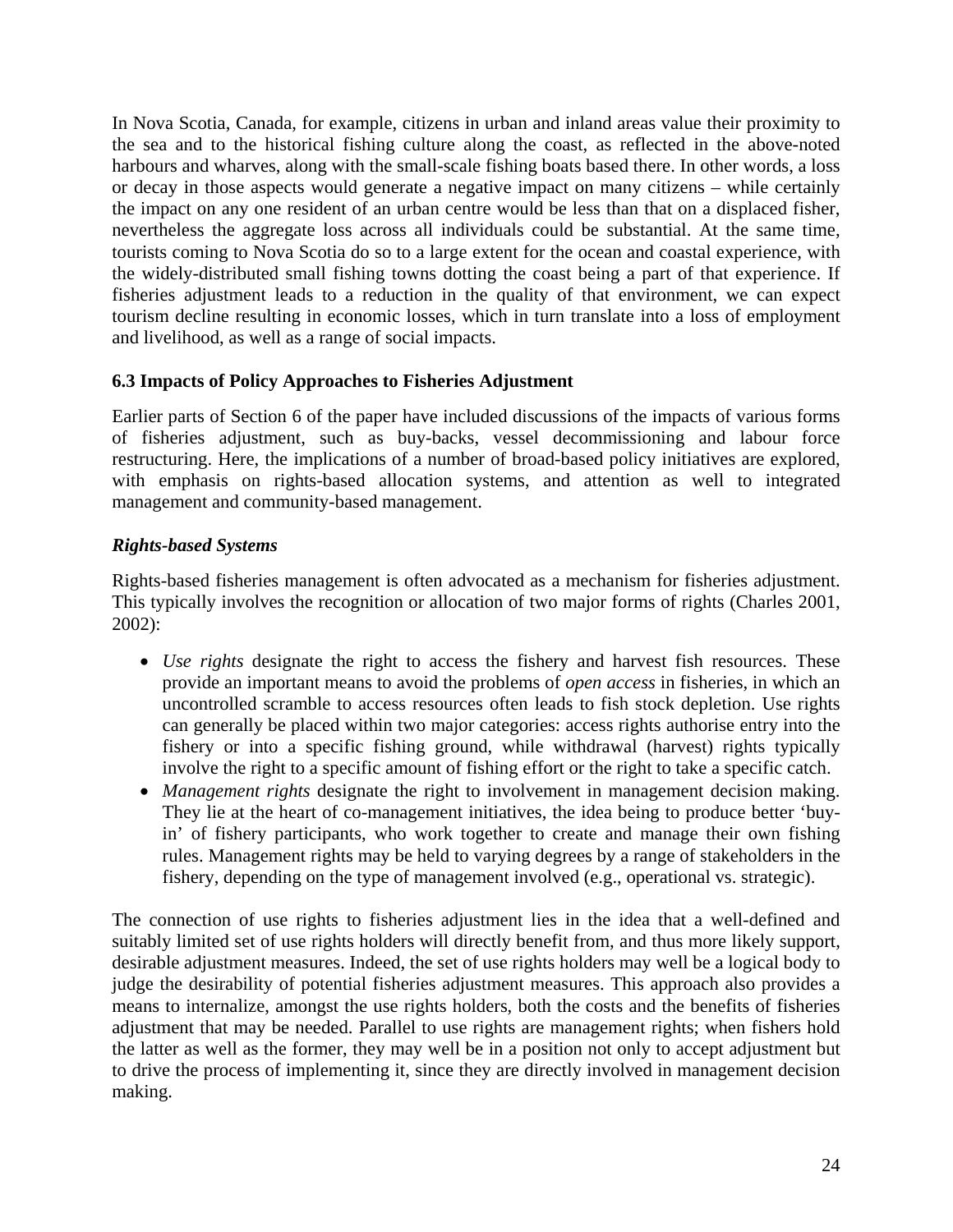The recognition of existing use rights or management rights, or the allocation of new rights, has the potential to facilitate fisheries adjustment, but also the potential for many social, cultural and institutional impacts. Perhaps the two key forms of impact relate to (1) equity and distributional issues relating to who receives the use rights, whether fishing vessel owners, licensed fishers, crew members, etc., and (2) the loss of community well-being in response to shifts of fishery capital, labour or supporting infrastructure out of the community, as a result of shifts in rights allocations. These matters have been discussed in detail elsewhere (e.g., Charles 2002); readers are referred to those original sources.

#### *Integrated Ocean and Coastal Management*

Integrated management frameworks explicitly link fisheries with other uses of the relevant ecosystem (ocean, coast, watershed), with the goal of greater coordination and effectiveness in governance. A key aspect of this lies in assessing and managing the many interactions between sectors, and of the various sectors with the overall ecosystem. Such a framework provides the opportunity to integrate as well the adjustments made to the various sectors – for example, restructuring in the fishery, leading to reduced labour use, might support expansion of other sectors (where the labour can be absorbed), or alternatively it might exacerbate the effects of downsizing in those sectors.

#### *Devolution and Community-based Management*

The growing policy trend toward devolution of management responsibilities to more local levels, and the accompanying expansion of interest in community-based management approaches, provides both challenges and opportunities – challenges in terms of greater difficulty in carrying out conventional centralized adjustment measures (e.g., central government bodies seeking to impose fishing capacity reductions across multiple local jurisdictions), and opportunities in terms of creating local 'buy-in' for actions mutually agreed-upon by central governments and local/community bodies. Some of these considerations are explored in the following section.

## **7. Social and Community Mechanisms for Fisheries Adjustment**

A naïve approach to fisheries adjustment might see social values and social dynamics as mere constraints, even annoyances, to be faced along the path to downsizing fishing fleets and fishery labour forces. This would be an unfortunate perspective. First, there is no reason to believe that among the multiple societal objectives being pursued through fishery policy, any one class (such as social objectives) is intrinsically any less important than others. Second, from a practical point of view, it is important to realize that social and community mechanisms can assist in fisheries adjustment, assuming of course that chosen routes to restructuring are compatible with basic social realities.

Indeed, one can envision social factors impacting on fisheries adjustment initiatives in four major ways:

- as 'driving forces' for change
- **a** as constraints on change
- **a** as supporting vehicles of change
- as direct instruments of change.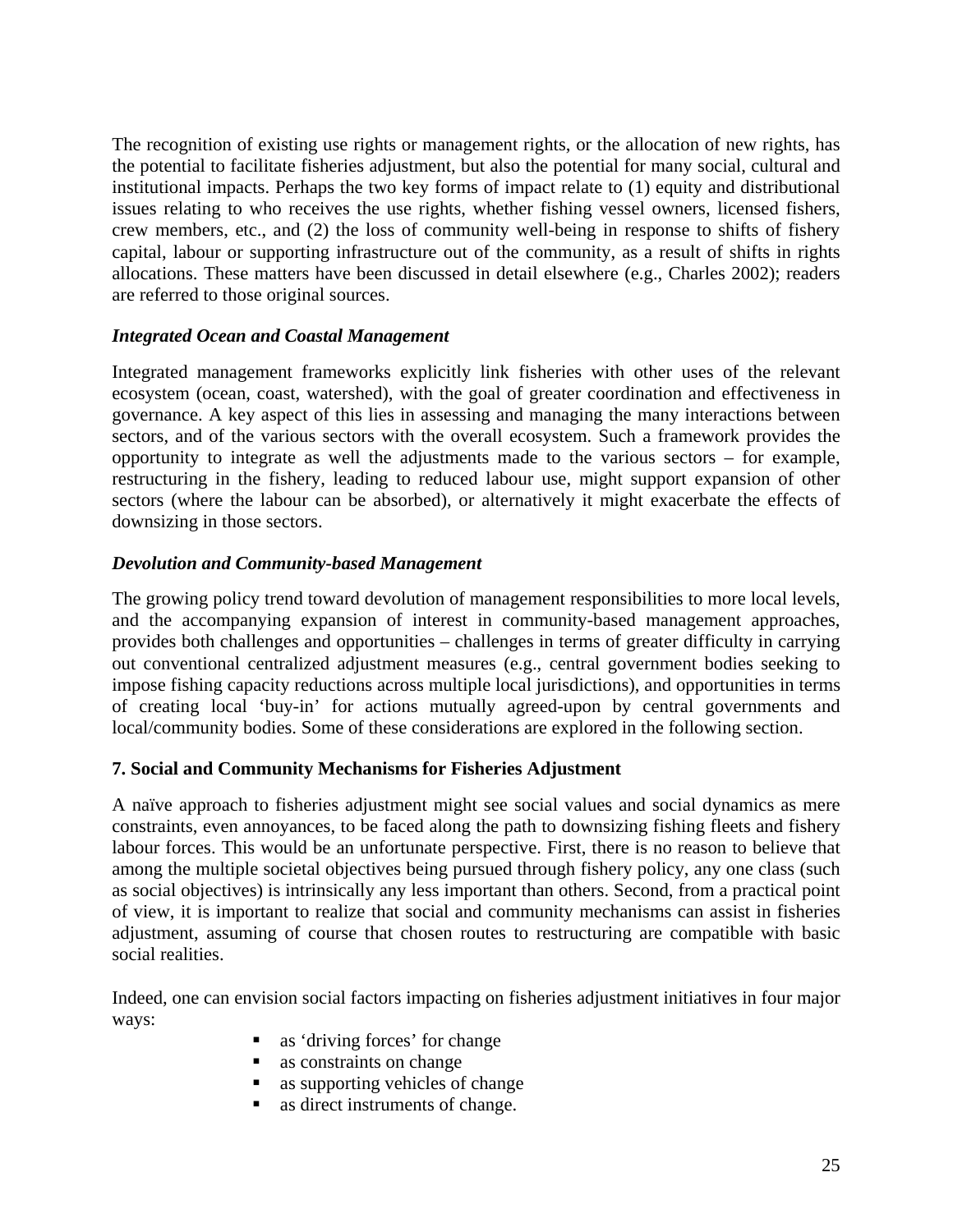One of these, the constraining aspect, is well known – for example, when people depend strongly on fishing, cutting the fleet drastically does have social impacts, and that reality is certainly a constraining force. However, the other three ways in which social factors interact with adjustment – driving forces, supporting vehicles and direct instruments – are clearly ones with potential to help, or indeed promote, the adjustment process. Social forces may drive the need for change in the fishery, for example to ensure food security or reduce poverty. Supporting measures may include a range of social and cultural approaches and institutions that could be brought into the adjustment process, in a participatory manner that allows for compromise in designing the adjustment measures. Finally, social mechanisms can be direct instruments of change, for example through broad-based public campaigns.

These interactions between social factors and fisheries adjustment are perhaps particularly important to take into account at a local and community scale. For example, the Pacific Marine Conservation Council and Ecotrust (2003: p.7) comment that:

"Any reduction of the fleet, whether carefully designed or the result of regulatory or market forces, cannot help but have considerable impacts on coastal communities. Social and economic impacts can vary considerably from community to community, depending on local fleet composition, traditional target species, transportation, processing facilities and other portside infrastructure, and other factors. Likewise, any change in the composition of the fishing fleet—and hence in the size, location, and timing of fishing activity and effort along the coast—has consequences on the marine environment and living resources."

Given realities such as these, Symes (2000, p.219) has noted that in modern times, "There is a greater awareness of the need to tailor the solution to the particular local conditions and to rely much more on a bottom-up approach." Local-level approaches, and community institutions, can take a wide variety of forms. For example, while central managers may focus on reducing capacity through individual-oriented buybacks, license retirement, etc., creative alternatives at the local level might include labour pooling (such as informal agreements amongst fishers to share a vessel) and the more formal formation of fishing cooperatives, in which fishers coordinate their fishing activity and share in the results. There seems to be strong arguments for government support to local-level and/or community-specific measures such as these that may achieve at least some of the results of fisheries adjustment but from a grass-roots approach. There is also the potential at this scale to take advantage of social forces and moral pressure to increase compliance and overall support for fisheries management.

#### **8. Conclusions: Moving Forward**

This paper has reviewed a wide range of considerations connecting social considerations with fisheries adjustment. The importance of an objectives-based approach to fisheries adjustment has been highlighted – one in which policy actions are based on a clear set of societal objectives, rather than single subordinate ones that may not reflect the full reality of fishery goals. The paper has described some approaches to fisheries adjustment, some challenges in implementing that adjustment, potential human impacts resulting from fisheries adjustment, and opportunities to utilize social and community forces to support fisheries adjustment.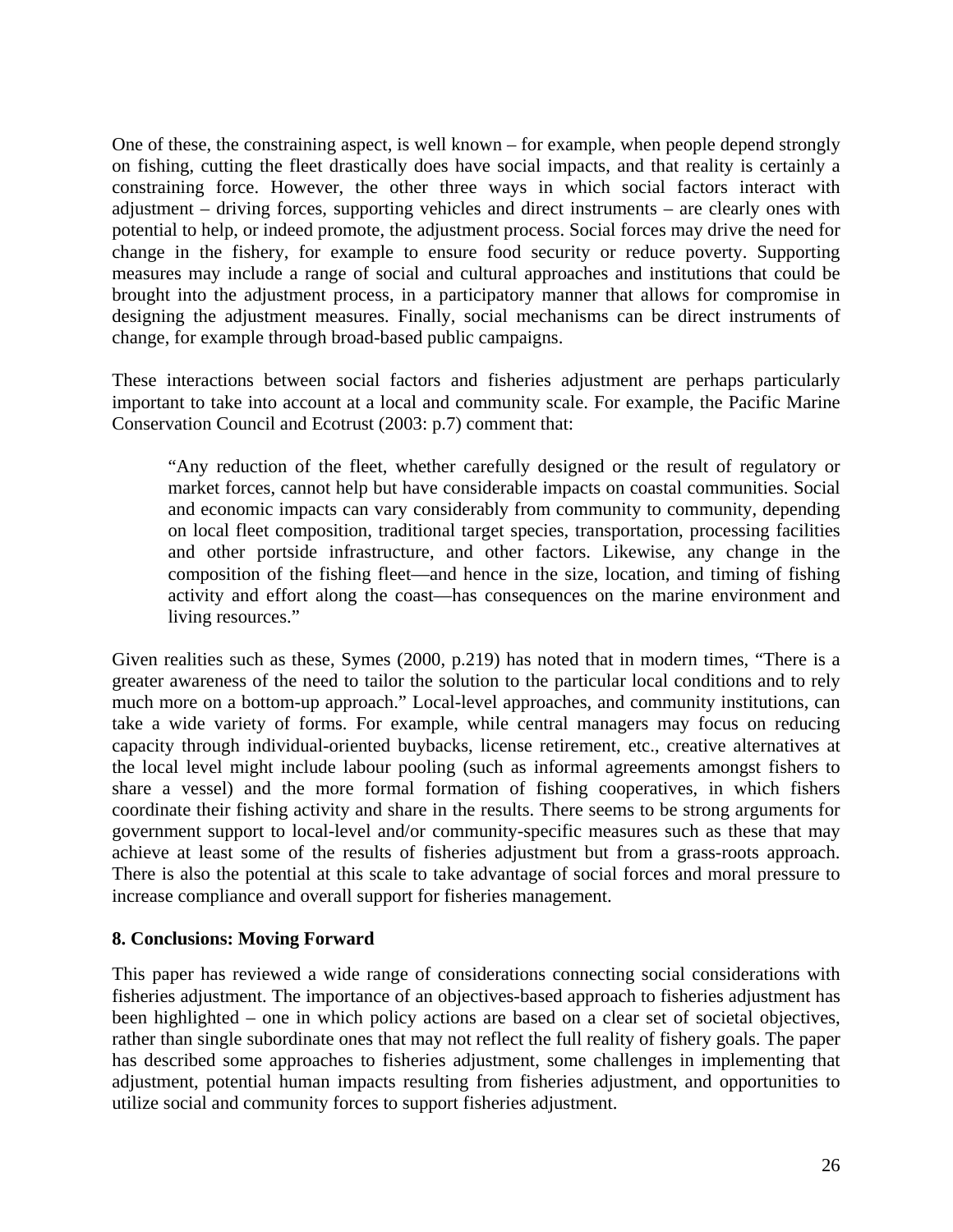It has been suggested (Symes 2000: p.220) that in addressing fisheries policy needs, "A balanced and integrated approach is essential. The position of the fisheries sector undoubtedly needs strengthening… [and] …more robust strategies are needed to stimulate new forms of employment and a reduced dependence on the fisheries sector. For both of these agendas, State support through policy direction and financial assistance will be necessary."

The key in this would seem to lie in an approach to fisheries adjustment that properly takes into account the range of objectives, dynamics and structures relating to ecological, economic and social dimensions of the fishery, and of its surrounding environment.

#### **References Cited**

Apostle, R., L. Kasdan, and A. Hanson (1985) Work satisfaction and community attachment among fishermen in southwest Nova Scotia. *Canadian Journal of Fisheries and Aquatic Sciences*, **42**, 256-67.

Ben-Yami, M., and A.M. Anderson (1985) *Community Fishery Centres: Guidelines for Establishment and Operation*. FAO Fisheries Technical Paper 264. Rome, Italy.

Charles, A.T. (2006) Social impacts of government financial support of fisheries. Ch.7 in: *Financial Support to Fisheries: Implications for Sustainable Development*. Organisation for Economic Co-operation and Development. Paris, France.

Charles, A.T. (2004a) *Subsidies in Fisheries: An Analysis of Social Impacts within an Integrated Sustainable Development Framework*. AGR/FI(2004)6. Organization for Economic Cooperation and Development, Paris France.

Charles, A.T. (2004b) Sustainability and Resilience in Natural Resource Systems: Policy Directions and Management Institutions. *Encyclopaedia of Life Support Systems*. Developed under the auspices of the UNESCO. Eolss Publishers, Oxford, UK.

Charles, A.T. (2002) Use Rights and Responsible Fisheries: Limiting Access and Harvesting through Rights-based Management. In: *A Fishery Manager's Guidebook. Management Measures and their Application*. (Cochrane, K., editor) FAO Fisheries Technical Paper, No. 424, Food and Agriculture Organization of the United Nations, Rome Italy, 231p.

Charles, A.T. (2001) *Sustainable Fishery Systems*. Blackwell Science, Oxford UK..

Charles, A.T., and A. Herrera (1994) Development and diversification: Sustainability strategies for a Costa Rican fishing cooperative. In: *Proceedings of the 6th Conference of the International Institute for Fisheries Economics and Trade* (Ed. by M. Antona, J. Catanzano, & J.G. Sutinen ), pp.1315-1324. IIFET/ORSTOM, Paris, France.

Charles, A.T., and G.R. Munro (1985) Irreversible investment and optimal fisheries management: A stochastic analysis. *Marine Resources Economics* 1:247-264.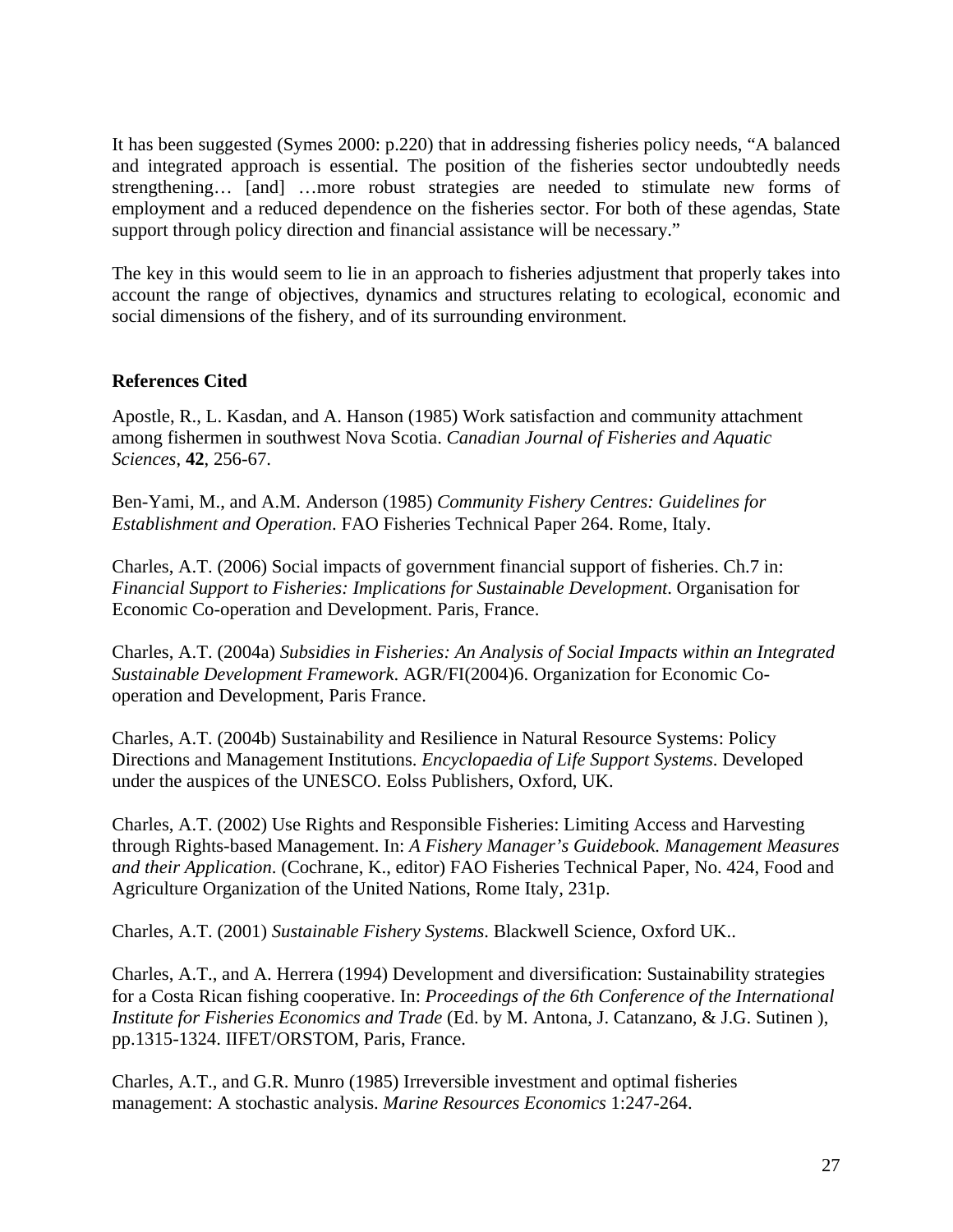Coffey, Clare (2000) European funding for sustainable development of fisheries dependent regions. p.164-173 in Symes, David (ed.) *Fisheries Dependent Regions*. Fishing News Books, Blackwell Science.

Davis, D.L. (1988) "Shore Skippers" and "Grass Widows": Active and Passive Women's Roles in a Newfoundland Fishery. p.211-229 in: *To Work and To Weep: Women in Fishing Economies* (Ed. by J. Nadel-Klein & D.L. Davis). Social and Economic Papers No. 18. Institute of Social and Economic Research, Memorial University of Newfoundland, St. John's, Canada.

Dolan, A.H., M. Taylor, B. Neis, R. Ommer, J. Eyles, D. Schneider and B. Montevecchi (2005) "Restructuring and health in Canadian coastal communities". *Ecohealth* 2:195-208.

Ferris, J.S., and C.G. Plourde. (1982) "Labour mobility, seasonal unemployment insurance, and the Newfoundland inshore fishery" *Canadian Journal of Economics* 15: 426-441.

Food and Agriculture Organization (1983) *Report of the Expert Consultation on the Regulation of Fishing Effort (Fishing Mortality)*. FAO Fisheries Technical Report #289, FAO, Rome, Italy.

Hamilton, Lawrence C., and Cynthia M. Duncan (2000) Fisheries dependence and social change in the Northern Atlantic. p.95-105 in Symes, David (ed.) *Fisheries Dependent Regions*. Fishing News Books, Blackwell Science.

Heen, Knut (1988) "Norwegian fishermen: Labour market behaviour and analysis" *Marine Policy* 12:396-407.

Hersoug, Bjorn (1985) Fiskernes vandringer – om yrkesskifte og mobilitet blant norske fiskere 1971-80. Serie D: Fiskeriorganisasjon nr. 1/85. IFF, Universitetet i Tromsø.

Hersoug, Bjorn (2006) *Always Too Many? The Human Side of Fishery Capacity Adjustment in Norway*. Paper prepared for the OECD Expert Meeting on the Human Side of Fisheries Adjustment. OECD, Paris. 19 October 2006.

Holland, D., E. Gudmundsson and J. Gates. (1999) Do fishing vessel buyback programs work: A survey of the evidence. *Marine Policy* 23:47-69.

John, Joshua (1994) "*Managing Redundancy in Overexploited Fisheries*" World Bank Discussion Paper No.240. World Bank. Washington, USA.

McCay, B.J. (1979) Fish is scarce: Fisheries modernization on Fogo Island, Newfoundland. In: *North Atlantic Maritime Cultures* (Ed. by R. Andersen). Mouton, The Hague, Netherlands

Munro, G.R. (1990) Applications to policy problems: Labor mobility in the fishery. In: *Mathematical Bioeconomics: The Optimal Management of Renewable Resources,* 2<sup>nd</sup> edn. (by C.W. Clark), pp.76-85. Wiley-Interscience. New York, U.S.A.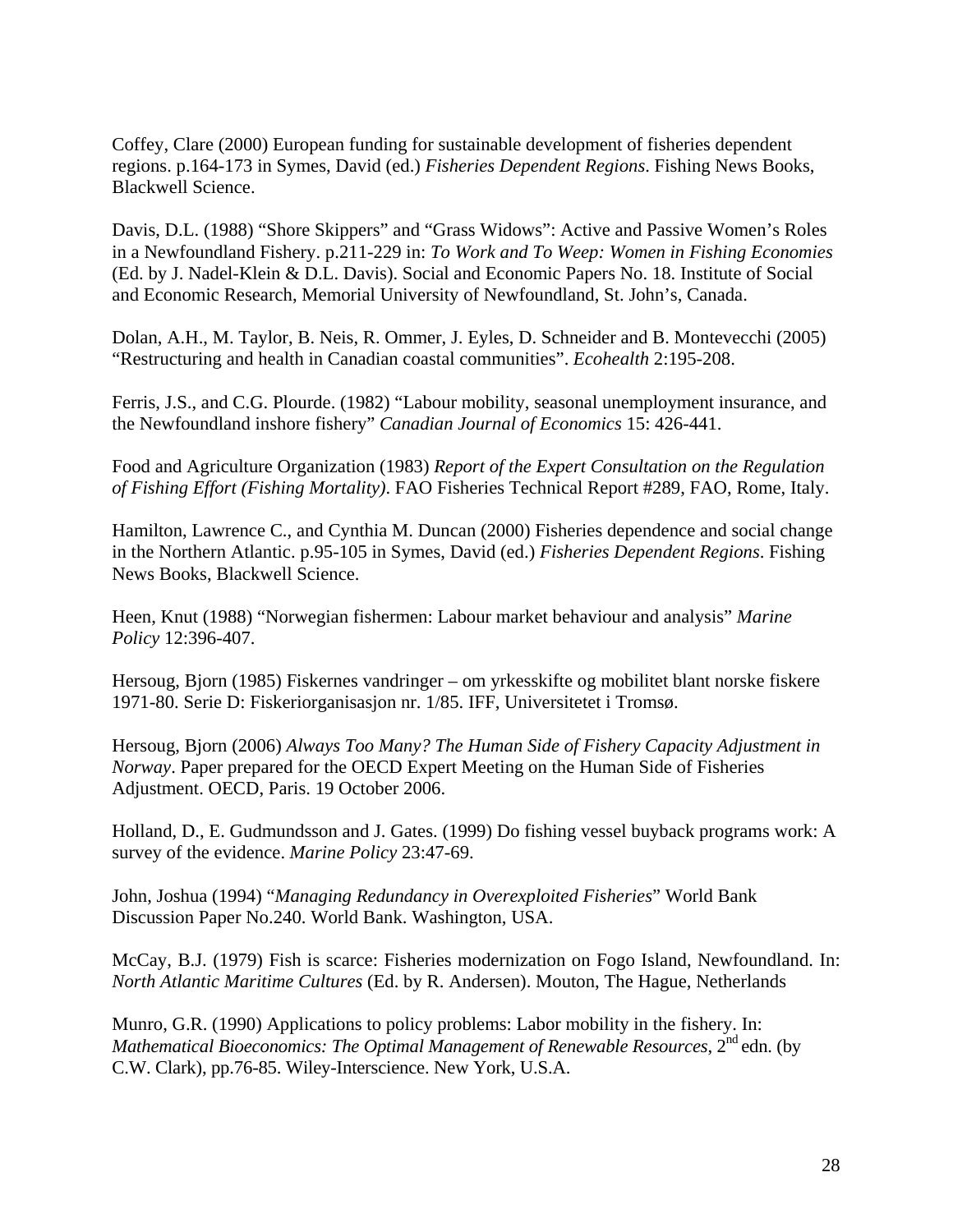OECD (2006) *Financial Support to Fisheries: Implications for Sustainable Development*. Organisation for Economic Co-operation and Development. Paris, France.

Pacific Marine Conservation Council / Ecotrust (2003) *Groundfish Fleet Restructuring Information and Analysis Project. Final Report and Technical Documentation*. Ecotrust, PO Box 29189, Presidio, San Francisco, CA 94129 USA.

Panayotou, T. (1982*) Management concepts for small-scale fisheries: Economic and social aspects*. FAO Fisheries Technical Paper #228, FAO, Rome, Italy.

Panayotou, T., and D. Panayotou (1986*) Occupational and geographical mobility in and out of Thai fisheries*. FAO Fisheries Technical Paper #271, FAO, Rome, Italy.

Pascoe, Sean, and Dominique Greboval (2005) Capacity management and sustainable fisheries: International experiences. In: *Overcoming Factors of Unsustainability and Overexploitation in Fisheries: Selected Papers on Issues and Approaches*. International Workshop on the Implementation of the International Fisheries Instruments and Factors of Unsustainability and Overexploitation in Fisheries. Siem Reap, Cambodia. 13-16 September 2004. FAO Fisheries Report No. 782. FAO. Rome Italy.

Ruddle, K. (1994) Local knowledge in the folk management of fisheries and coastal marine environments. In: *Folk Management in the World's Fisheries: Lessons for Modern Fisheries Management* (Ed. by C.L. Dyer & J.R. McGoodwin), pp. 161-206. University Press of Colorado. Niwot, U.S.A.

Smith, I.R. (1981) Improving fishing incomes when resources are overfished. *Marine Policy*, **5**, 17-22.

Smith, I.R. (1983) *A Research Framework for Traditional Fisheries*. ICLARM Studies and Reviews 2. International Center for Living Aquatic Resources Management. Manila, Philippines.

Symes, David (ed.) (2000) *Fisheries Dependent Regions*. Fishing News Books, Blackwell Science.

Symes, David (2000) The future for fisheries dependent regions. p.209-220 in Symes, David (ed.) *Fisheries Dependent Regions*. Fishing News Books, Blackwell Science.

Terkla, D.G., Doeringer, P.B. & Moss, P.I. (1985) *Common property resource management with sticky labor: The effects of job attachment on fisheries management*. Discussion Paper No. 108, Department of Economics, Boston University, U.S.A.

## **Other References**

Binkley, M. (2000). "From Fishing Centre to Tourist Destination: The Restructuring of Lunenburg, Nova Scotia". Lecture at the University of Faroe Islands, April 26, 2000.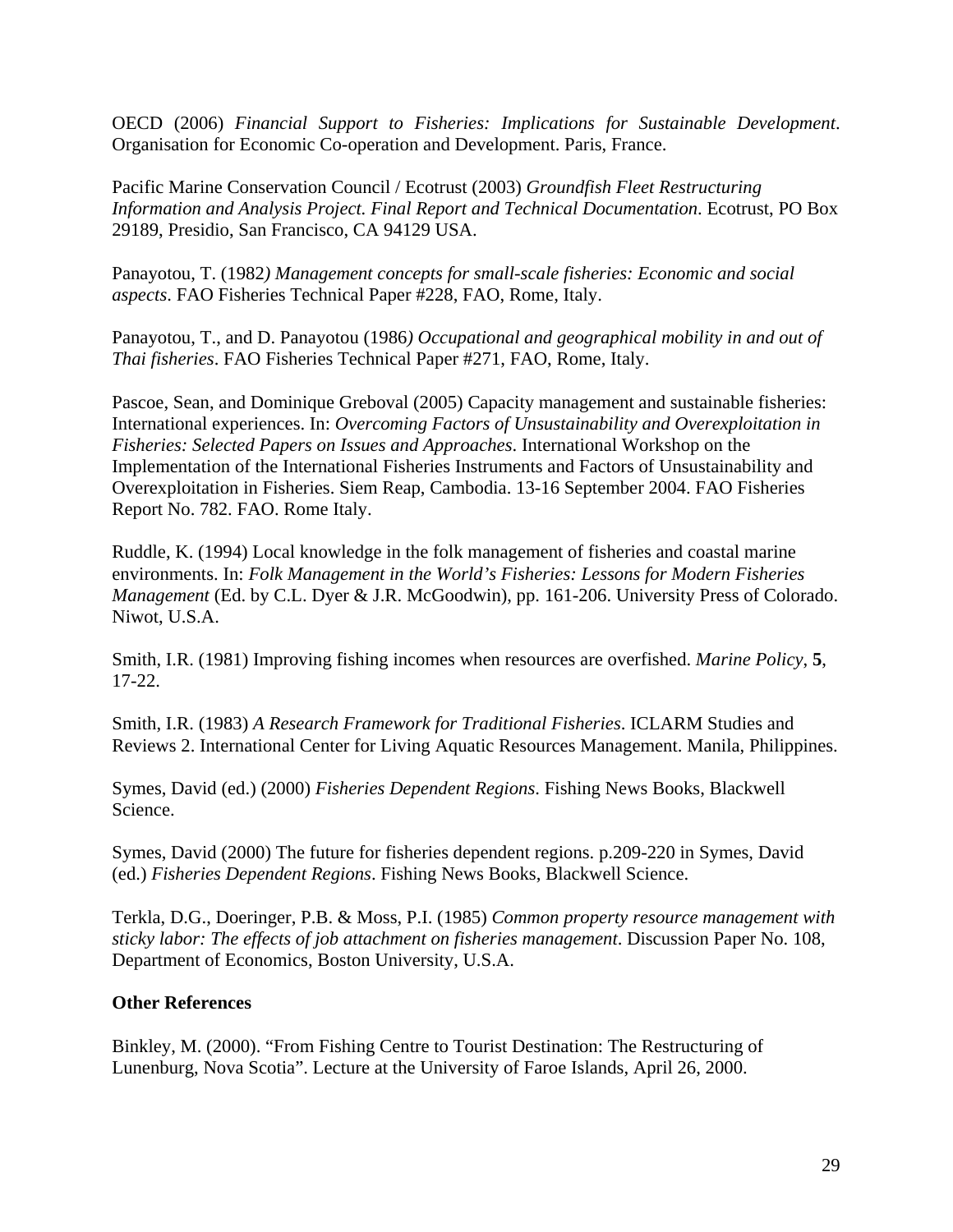Cunningham, S., and D. Greboval (2001) *Managing fishing capacity: A review of policy and technical issues*. FAO Fisheries Technical Paper No.409. FAO, Rome, Italy.

Endter-Wada, Joanna and Sean P. Keenan (2005) Adaptations by Long-Term Commercial Fishing Families in the California Bight: Coping with Changing Coastal Ecological and Social Systems. *Human Organization* 64:225-239.

FAO. (2002). "Evaluation of the Canadian Fisheries Adjustment and Restructuring Program License Retirement Programs". Accessed August, 2006 from: www.dfo-mpo.gc.ca/communic/cread/evaluations/02-03/fisheries\_e.htm?template=print

Fisheries Resource Research Fund. (2004). "Structural Adjustment in Australian Fisheries". Commonwealth of Australia.

Lowe, M. and G. Knapp. (2006). "Economic and Social Impacts of BSAI Crab Rationalization on the Aleutians East Borough Communities of False Pass, King Cove and Akutan". University of Alaska Anchorage.

Sea Grant Oregon. (1999). "Oregon's Changing Coastal Fishing Communities". Corvallis, OR. pp. 1-82.

Ulmer, F. and G. Knapp. (2004). "Challenges in Restructuring Alaska's Salmon Fisheries". University of Alaska Anchorage.